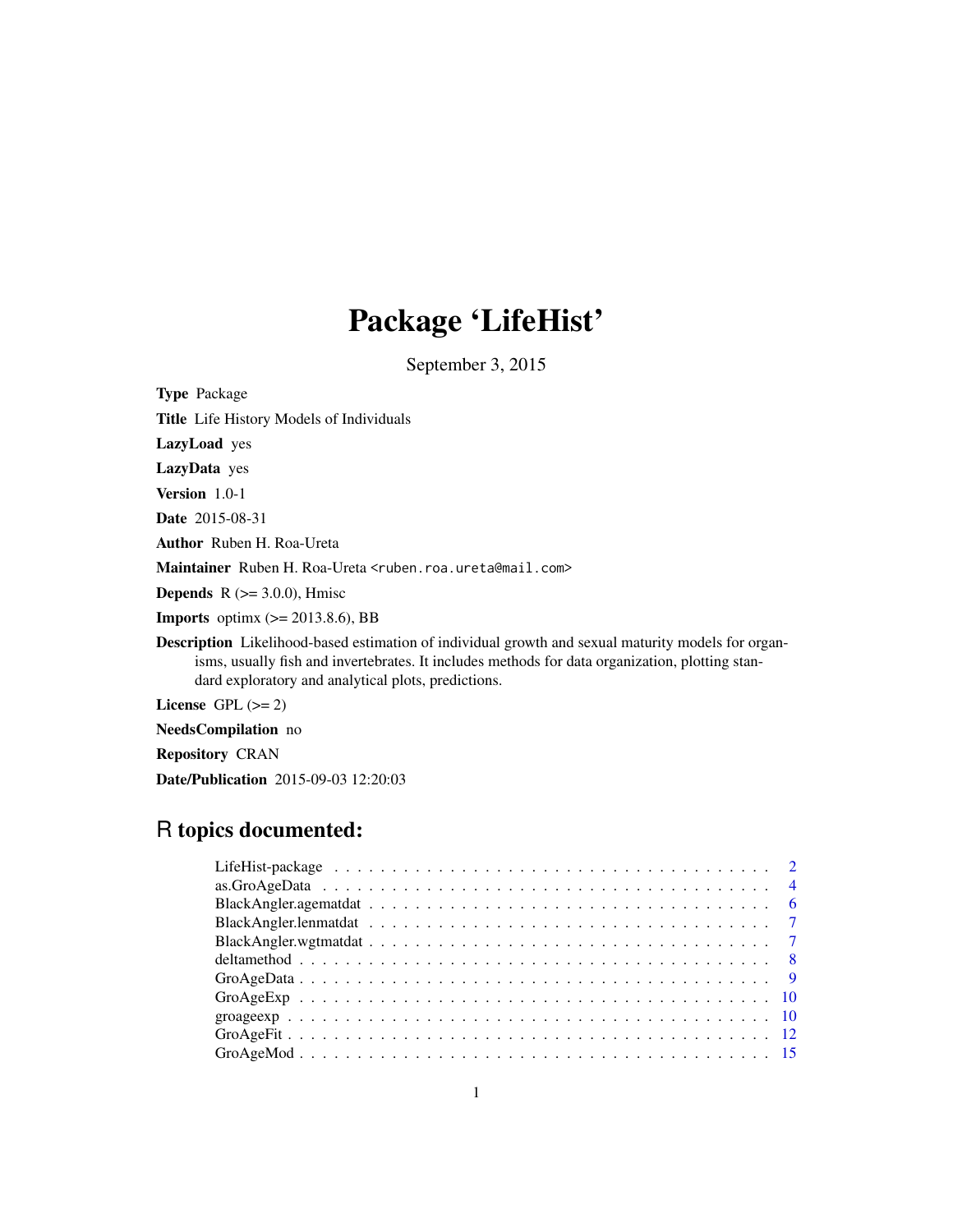# <span id="page-1-0"></span>2 LifeHist-package

| Index |  |
|-------|--|
|       |  |
|       |  |
|       |  |
|       |  |
|       |  |
|       |  |
|       |  |
|       |  |
|       |  |

LifeHist-package *Life History Models of Individuals*

# Description

Likelihood-based estimation of individual growth and sexual maturity models for organisms, usually fish and invertebrates. It includes methods for data organization, plotting standard exploratory and analytical plots, predictions.

# Details

The DESCRIPTION file:

| LifeHist                                                                                                       |
|----------------------------------------------------------------------------------------------------------------|
| Package                                                                                                        |
| Life History Models of Individuals                                                                             |
| yes                                                                                                            |
| yes                                                                                                            |
| $1.0 - 1$                                                                                                      |
| 2015-08-31                                                                                                     |
| Ruben H. Roa-Ureta                                                                                             |
| Ruben H. Roa-Ureta <ruben.roa.ureta@mail.com></ruben.roa.ureta@mail.com>                                       |
| $R$ ( $>=$ 3.0.0), Hmisc                                                                                       |
| optimx ( $> = 2013.8.6$ ), BB                                                                                  |
| Likelihood-based estimation of individual growth and sexual maturity models for organisms, usually fish and in |
| $GPL (= 2)$                                                                                                    |
|                                                                                                                |

Index of help topics:

| BlackAngler.agematdat | Black Anglerfish Age, Sex, Month, Maturity    |
|-----------------------|-----------------------------------------------|
|                       | Stage Data                                    |
| BlackAngler.lenmatdat | Black Anglerfish Length, Sex, Month, Maturity |
|                       | Stage Data                                    |
| BlackAngler.wgtmatdat | Black Anglerfish Body Weight, Sex, Month,     |
|                       | Maturity Stage Data                           |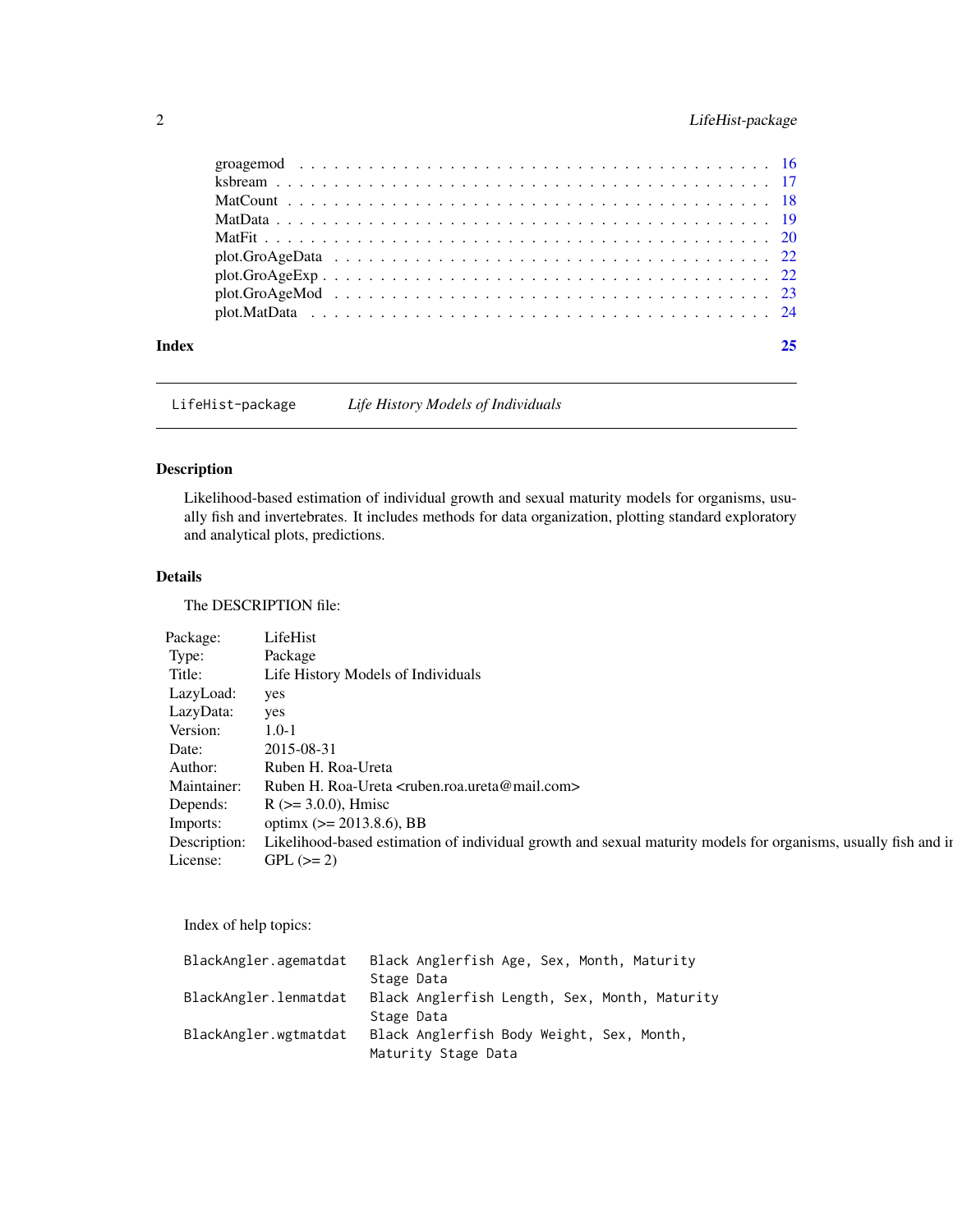LifeHist-package 3

| GroAgeData       | Class Attribute of LifeHist Data Object                            |
|------------------|--------------------------------------------------------------------|
| GroAgeExp        | Class Attribute of LifeHist Exploratory Model<br>Object            |
| GroAgeFit        | Fit Growth Model with Age and Length Data by<br>Maximum Likelihood |
| GroAgeMod        | Class Attribute of LifeHist Fitted Model Object                    |
| LifeHist-package | Life History Models of Individuals                                 |
| MatCount         | Build Databases for Sexual Maturity Modeling by                    |
|                  | Logistic Regression                                                |
| MatData          | Class Attribute of LifeHist Data Object                            |
| MatFit           | Wrapper Function to Estimate a 2- or                               |
|                  | 3-Parameters Logistic Regression of Sexual                         |
|                  | Maturity                                                           |
| as.GroAgeData    | Create a Data Object to Fit Individual Growth                      |
|                  | Models with Age-Length Observations                                |
| deltamethod      | First-order Taylor Series Expansion of                             |
|                  | Functions of Random Variables                                      |
| groageexp        | Exploratory Growth Modeling with Age and Length<br>Data            |
| groagemod        | Predictions from an Object of Class GroAgeMod                      |
| ksbream          | King Soldier Bream Individual Biological Data                      |
| plot.GroAgeData  | Exploratory Analysis of Agen and Length                            |
|                  | Individual Data                                                    |
| plot.GroAgeExp   | Exploratory Modeling of Individual Growth with                     |
|                  | Age and Length Data                                                |
| plot.GroAgeMod   | Examination of Results from Fitting Growth<br>Models               |
| plot.MatData     | Exploratory Analisys of a Logistic Model on a                      |
|                  | Graphical Display                                                  |

Create data objects for maturity and growth modeling with MatCount() and as.GroAgeData(), respectively. Fit sexual maturity models with MatFit() for two types of models and any numerical method accepted by optimx() from package optimx. Explore raw growth data with generic function plot() applied on an object of class 'GroAgeData' created by as.GroAgeData(). Create predictions with initial parameter values for growth models using groageexp() and examine how good these initial values are with generic function plot() applied on an object of class 'GroAgeExp' created by groageexp(). Fit any of four type of models with any of five likelihood models and any numerical method accpted by optimx() from package optimx, using GroAgeFit(). Graphically examines results with generic function plot() applied on an object of class 'GroAgeMod' created by GroAgeFit().

#### Author(s)

Ruben H. Roa-Ureta

Maintainer: Ruben H. Roa-Ureta <ruben.roa.ureta@mail.com>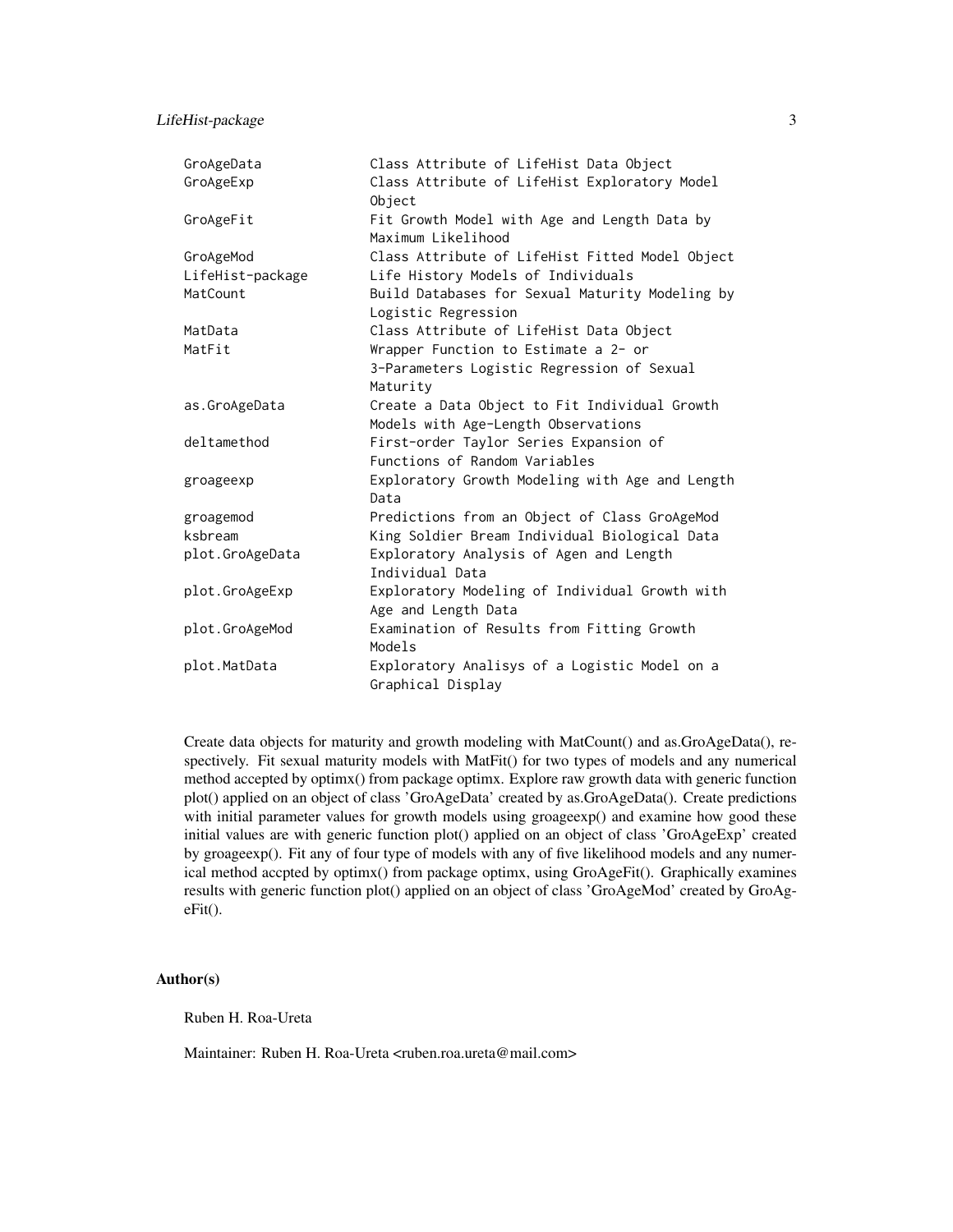#### <span id="page-3-0"></span>References

R. Roa, B. Ernst, F. Tapia. 1999. Estimation of size at sexual maturity: evaluation of analytical and resampling procedures. Fishery Bulletin (US) 97:570-580.

Arkhipkin, A., Roa-Ureta, R. 2005. Identification of growth models for squids. Marine and Freshwater Research 56:371-386.

Roa-Ureta, R. 2010. A Likelihood-based Model of Fish Growth with Multiple Length Frequency Data. Journal of Agricultural, Biological and Environmental Statistics 15:416-429.

# Examples

#See examples for functions MatFit() and GroAgeFit()

| as.GroAgeData | Create a Data Object to Fit Individual Growth Models with Age- |
|---------------|----------------------------------------------------------------|
|               | Length Observations                                            |

#### Description

From a data.frame identify columns with data on length and age from a single sex category, two sexes, or two sexes plus unsexed individuals, and optionally include date, body weight, liver weight, and gonad weight, to create a data object with a class attribute.

# Usage

```
as.GroAgeData(x, sex, maleskey = NULL, femaleskey = NULL, colsex = NULL,
             colage, collen, colbw = NULL, colliver = NULL, colgonad = NULL,
             coldate = NULL, lentype, unitsage, unitslen, unitsbw = NULL,
             unitsliver = NULL, unitsgonad = NULL, spec)
```
### Arguments

| X          | Data.frame containing the data, where each line is an individual.     |
|------------|-----------------------------------------------------------------------|
| sex        | Character, either "Females", "Males", "Pooled", "Both", or "Total".   |
| maleskey   | Usually a numeric key indicating whether the individual is male.      |
| femaleskey | Usually a numeric key indicating whether the individual is female.    |
| colsex     | Integer. The column in 'x' with the sex key.                          |
| colage     | Integer. The column in 'x' with the age data.                         |
| collen     | Integer. The column in 'x' with the length data.                      |
| colbw      | Integer. Optionally, the column in 'x' with the body weight data.     |
| colliver   | Integer. Optionally, the column in 'x' with the liver weight data.    |
| colgonad   | Integer. Optionally, the column in 'x' with the gonad weight data.    |
| coldate    | Integer. Optionally, the column in 'x' with the collection date data. |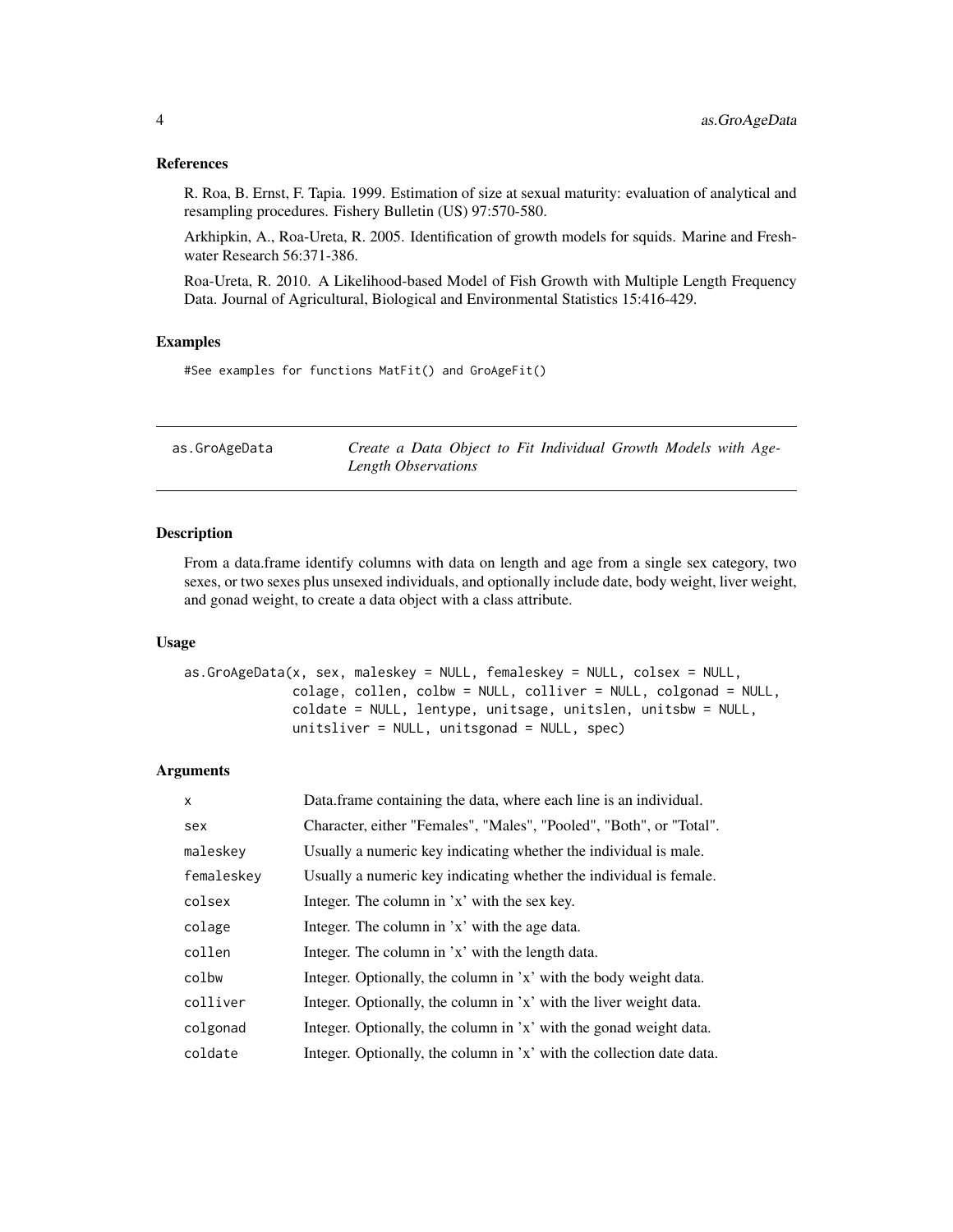# as.GroAgeData 5

| lentype    | Character. In the case of fish, this indicates whether the length is total, fork, or<br>standard. |
|------------|---------------------------------------------------------------------------------------------------|
| unitsage   | Character. The units of age.                                                                      |
| unitslen   | Character. The units of length.                                                                   |
| unitsbw    | Character. Optionally, the units of body weight.                                                  |
| unitsliver | Character. Optionally, the units of liver weight.                                                 |
| unitsgonad | Character. Optionally, the units of gonad weight.                                                 |
| spec       | Character. A species identification key.                                                          |

#### Details

When 'sex' is "Females" or "Males", the data.frame 'x' contains data for a single sex. When 'sex' is "Pooled" the sex has not been determined and both sexes might be mixed. When 'sex' is "Both" all individuals have been sexed. Finally, when 'sex' is 'Total' some individuals have been sexed but some have been not so there is a third sex category which implicitly corresponds to unsexed individuals. For instance this could happen with very young individuals for which their sex could not be determined.

#### Value

A list with class attribute 'GroAgeData' with the following components:

| Properties | A data frame with properties of the data, such as the species key, the type of sex,<br>units of age, units of length, and the other optional properties |
|------------|---------------------------------------------------------------------------------------------------------------------------------------------------------|
| Sex 1      | A data.frame with an individual key, the age, the length, and optionally other<br>individual data                                                       |
| Sex 2      | Optionally, the same as the previous component but for the other sex                                                                                    |
| Sex 3      | Optionally, the same as the previous components but for the unsexed individuals                                                                         |

# Note

NAs are allowed in all data column and later ignored in the modeling functions.

#### Author(s)

Ruben H. Roa-Ureta

# Examples

```
data(ksbream)
KSBream.AgeLen <- as.GroAgeData(x=ksbream,
                                sex="Total",
                                maleskey=1,
                                femaleskey=2,
                                coldate=1,
                                colsex=9,
                                colage=11,
                                collen=2,
```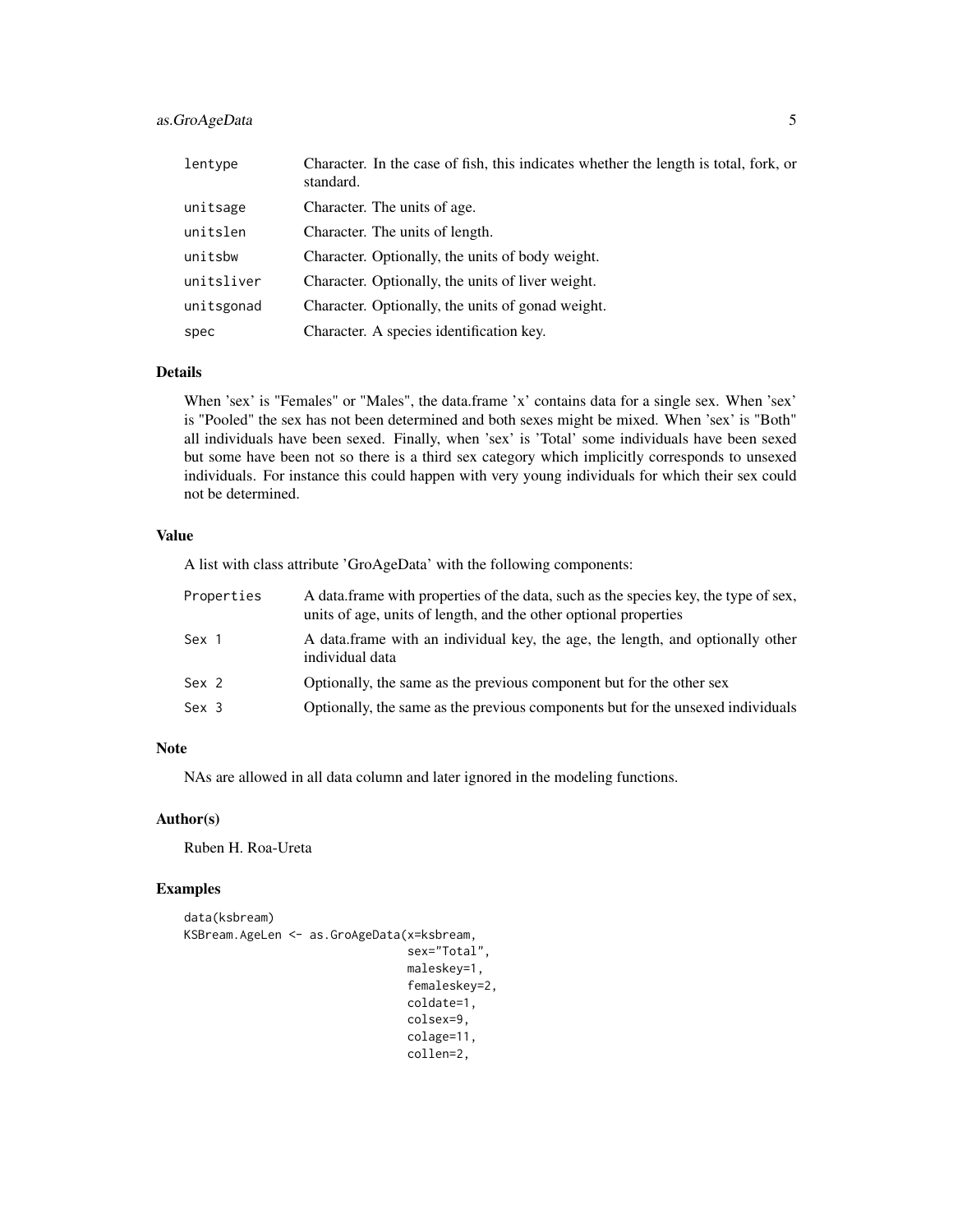```
colbw=5,
colliver=7,
colgonad=8,
lentype="Total",
unitsage="Years",
unitslen="mm",
unitsbw="g",
unitsliver="g",
unitsgonad="g",
spec="KSBream")
```
<span id="page-5-0"></span>plot(KSBream.AgeLen)

BlackAngler.agematdat *Black Anglerfish Age, Sex, Month, Maturity Stage Data*

#### Description

Black anglerfish individual-based data from the Bay of Bizcay sampled from the catch of an industrial fishing fleet.

#### Usage

data("BlackAngler.agematdat")

#### Format

A data frame with 711 observations on the following 4 variables.

pred Integer, age in years

sex Integer, 1 for males and 2 for females

month Integer, the month of capture

stages Integer, stages of maturity encompassing a gradual advance from juvenile to sexually matur individual

# Details

Age has been fixed by biologists examining rings in otoliths. Maturity stages have been fixed by biologists using macroscopic aspect of the fish gonads.

# Source

http:\www.azti.es

#### Examples

data(BlackAngler.agematdat)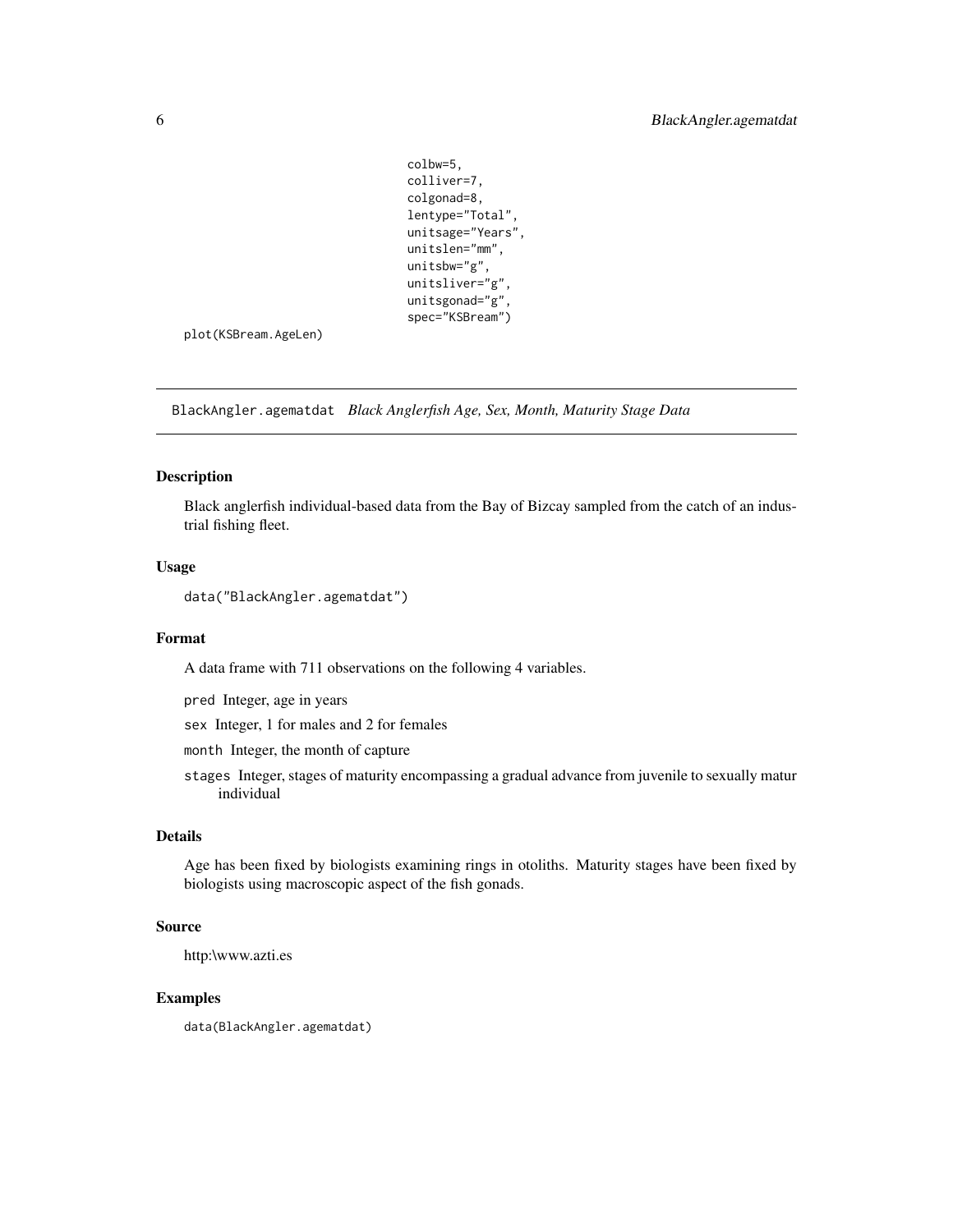<span id="page-6-0"></span>BlackAngler.lenmatdat *Black Anglerfish Length, Sex, Month, Maturity Stage Data*

#### Description

Black anglerfish individual-based data from the Bay of Bizcay sampled from the catch of an industrial fishing fleet.

# Usage

```
data("BlackAngler.lenmatdat")
```
# Format

A data frame with 1367 observations on the following 4 variables.

pred Numeric, total fish length in cm

sex Integer, 1 for males and 2 for females

month Integer, the month of capture

stages Integer, stages of maturity encompassing a gradual advance from juvenile to sexually matur individual

# Details

Maturity stages have been fixed by biologists using macroscopic aspect of the fish gonads.

#### Source

http:\www.azti.es

#### Examples

data(BlackAngler.lenmatdat)

BlackAngler.wgtmatdat *Black Anglerfish Body Weight, Sex, Month, Maturity Stage Data*

# Description

Black anglerfish individual-based data from the Bay of Bizcay sampled from the catch of an industrial fishing fleet.

#### Usage

data("BlackAngler.wgtmatdat")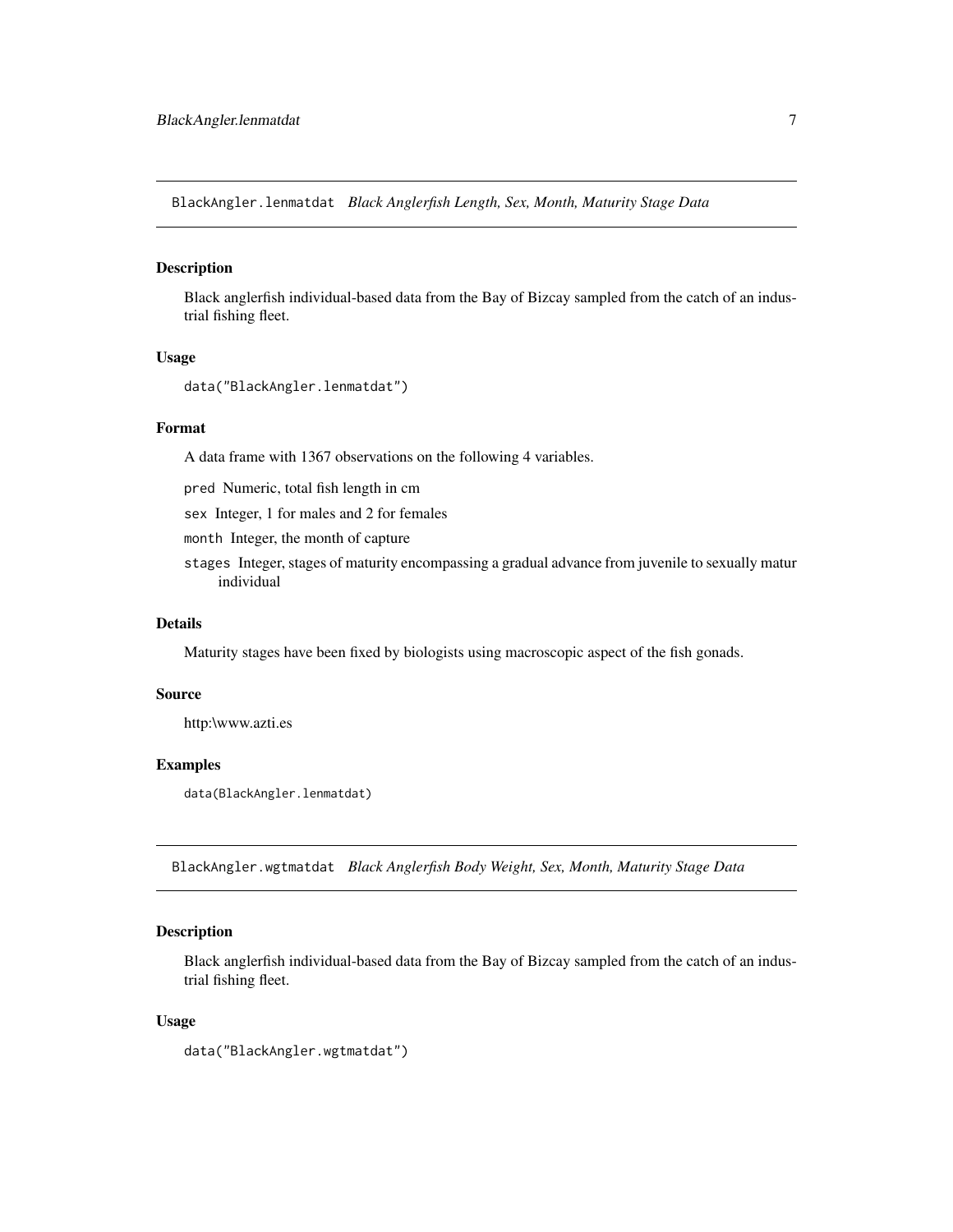#### <span id="page-7-0"></span>Format

A data frame with 479 observations on the following 4 variables.

pred Numeric, fish body weight length in g

sex Integer, 1 for males and 2 for females

month Integer, the month of capture

stages Integer, stages of maturity encompassing a gradual advance from juvenile to sexually matur individual

# Details

Maturity stages have been fixed by biologists using macroscopic aspect of the fish gonads.

#### Source

http:\www.azti.es

#### Examples

data(BlackAngler.wgtmatdat)

deltamethod *First-order Taylor Series Expansion of Functions of Random Variables*

# Description

The delta method for approximating the standard error of a transformation  $g(X)$  of a random variable  $X = (x1, x2, \ldots)$ , given estimates of the mean and covariance matrix of *X*.

#### Usage

```
deltamethod(g, mean, cov, ses = TRUE)
```
# Arguments

| g    | A formula representing the transformation. The variables must be labelled $x1$ ,<br>$x2$ ,  For example, ~ 1 / (x1 + x2). If the transformation returns a vector, then a<br>list of formulae representing (g1, g2, ) can be provided, for example list( $\sim x1$<br>$+x2, -x1/(x1 + x2)$ ). |
|------|----------------------------------------------------------------------------------------------------------------------------------------------------------------------------------------------------------------------------------------------------------------------------------------------|
| mean | The estimated mean of X.                                                                                                                                                                                                                                                                     |
| COV  | The estimated covariance matrix of X.                                                                                                                                                                                                                                                        |
| ses  | If TRUE, then the standard errors of $g1(X)$ , $g2(X)$ ,  are returned. Otherwise<br>the covariance matrix of $g(X)$ is returned.                                                                                                                                                            |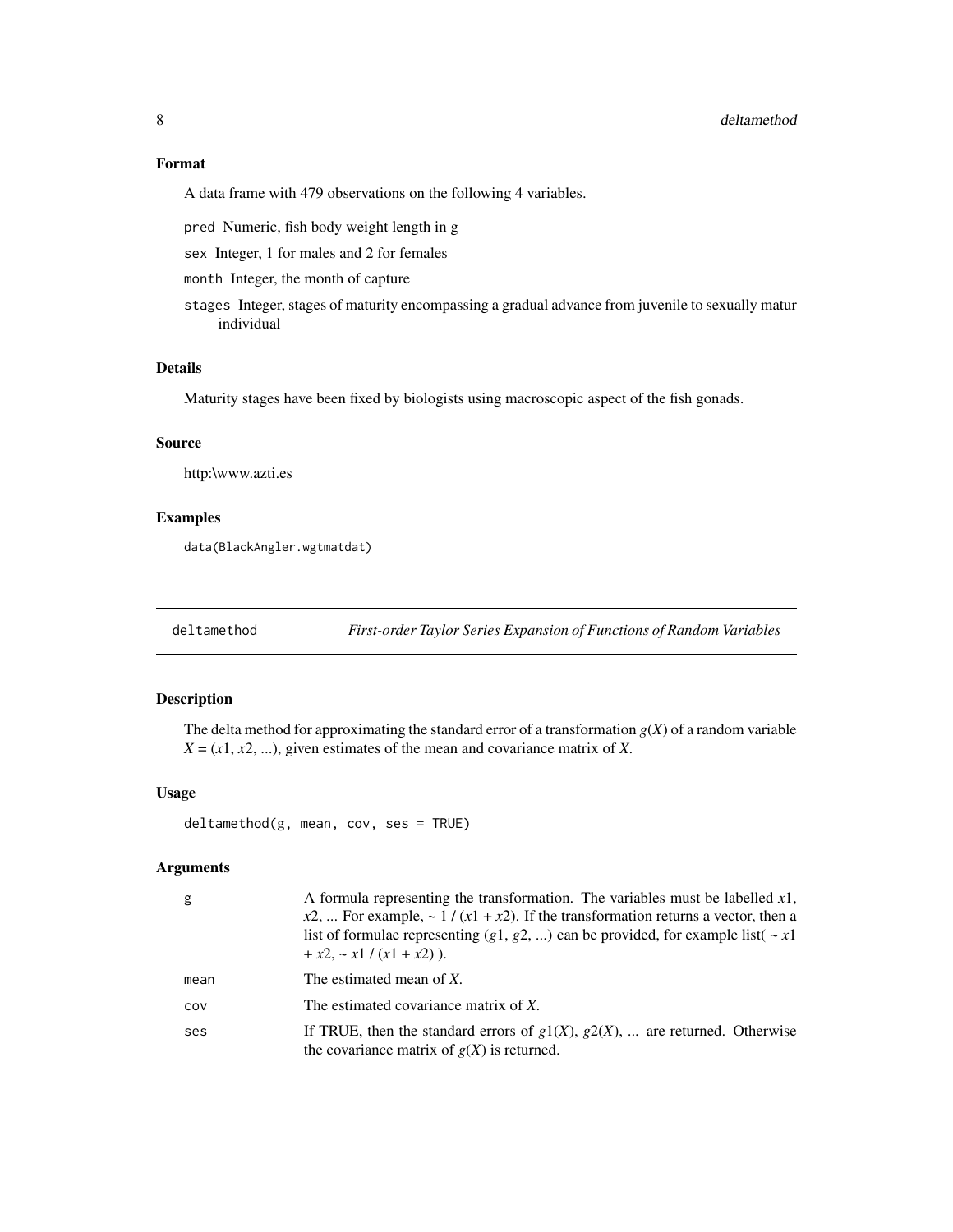# <span id="page-8-0"></span>GroAgeData 9

# Details

This function was copied from package msm. It is used in CatDyn to backtransform from the logarithm because CatDyn parameters are all estimated in the log scale to improve numerical performance. For more details see the help pages for function deltamethod of package msm.

### Value

A vector containing the standard errors of  $g1(X)$ ,  $g2(X)$ , ... or a matrix containing the covariance of *g*(*X*).

# Author(s)

C. H. Jackson <chris.jackson@mrc-bsu.cam.ac.uk>

# Examples

#See the examples in package msm.

GroAgeData *Class Attribute of LifeHist Data Object*

#### Description

To be used by plot.GroAgeData() to examine raw length, age data before modeling.

#### Usage

GroAgeData(x, ...)

# Arguments

|          | A list object coming from as.GroAgeData(). |
|----------|--------------------------------------------|
| $\cdots$ | Not used.                                  |

# Value

A class attribute

# Author(s)

Ruben H. Roa-Ureta

#### Examples

#See example for as.GroAgeData().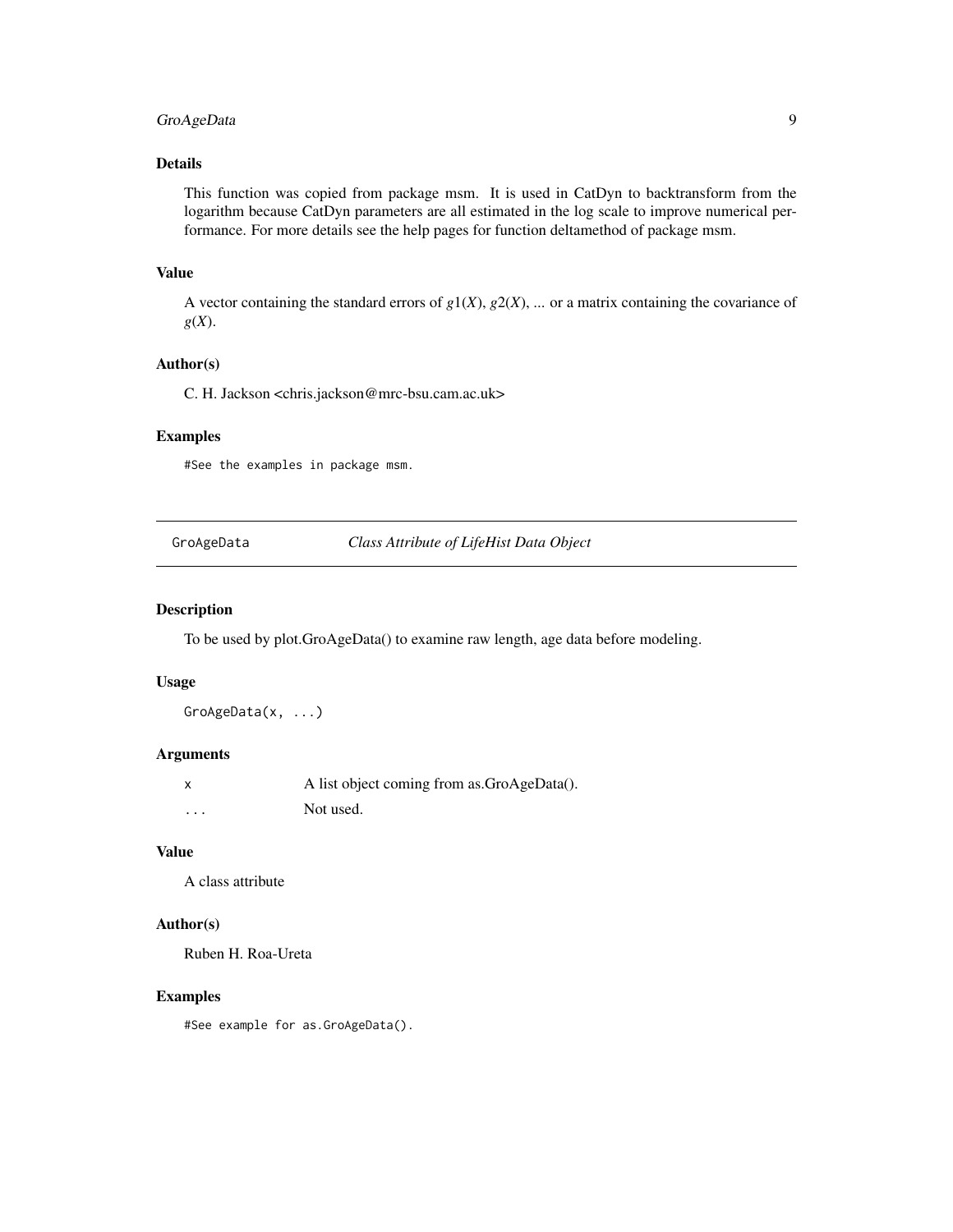<span id="page-9-0"></span>

To be used by plot.GroAgeExp() to examine the quality of initial parameter values before fitting a growth model.

# Usage

GroAgeExp(x, ...)

# Arguments

| X        | A list object coming from groageexp(). |
|----------|----------------------------------------|
| $\cdots$ | Not used.                              |

# Value

A class attribute

#### Author(s)

Ruben H. Roa-Ureta

# Examples

#See examples for plot.AgeGroExp()

groageexp *Exploratory Growth Modeling with Age and Length Data*

# Description

For a data object of class 'GroAgeData' examine the goodness of initial guessed values of model parameters by making predictions and calculating residuals.

# Usage

```
groageexp(x, m, unsex.action = NULL, par, distr)
```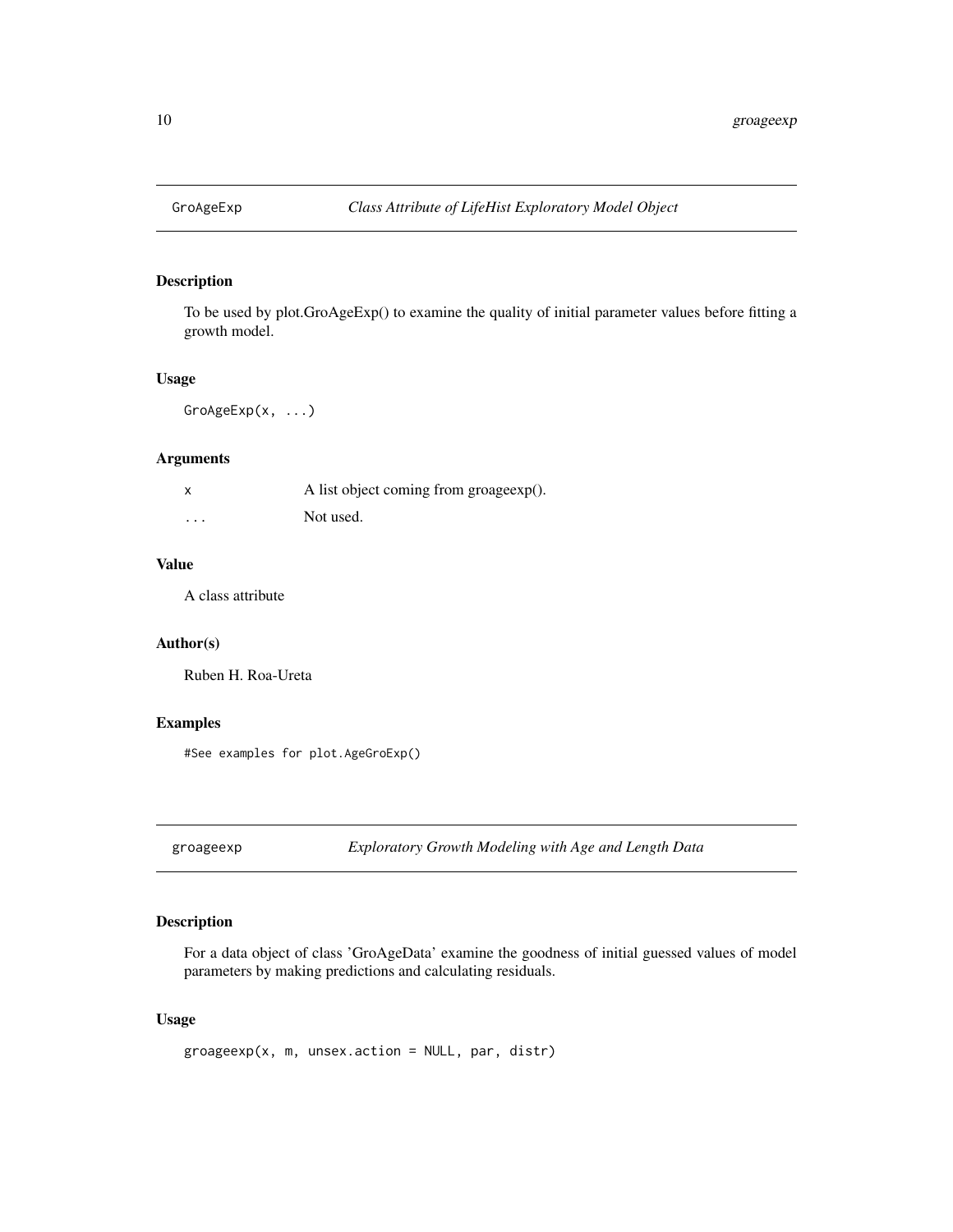# groageexp 11

#### **Arguments**

| $\mathsf{x}$ | An object of class 'GroAgeData'.                                                                                                                                                                                                                                    |
|--------------|---------------------------------------------------------------------------------------------------------------------------------------------------------------------------------------------------------------------------------------------------------------------|
| m            | Character, the specific growth model to be examined, either 'vonBer' (vonBerta-<br>lanffy), 'schnute1', 'schnute2', or 'schnute3'                                                                                                                                   |
| unsex.action | Character, optionally, when there are unsexed individual, what to do with these,<br>either 'split' (random assignment of half to males and half to females), 'males'<br>(complete assignment to males), 'females' (complete assignment to females), or<br>'ignore'. |
| par          | Numeric, the logarithm of the vector of initial parameter values.                                                                                                                                                                                                   |
| distr        | Character, the distribution of the data, either 'apnormal' (adjusted profile ap-<br>proximation to the normal likelihood), 'aplnormal' adjusted profile approxima-<br>tion to the lognormal likelihood), 'normal', 'lognormal', or 'gamma'.                         |

#### Details

When the distribution of the data is 'normal', 'lognormal', or 'gamma', an additional dispersion parameter has to be provided along with the growth model parameters, and placed at the end of the parameter vector.

#### Value

A list with class attribute 'GroAgeExp' with the following components:

| Properties | Properties of the data, passed from 'x'                                                 |
|------------|-----------------------------------------------------------------------------------------|
| Data       | A data frame with age, observed length, predicted length, and 'deviance' resid-<br>uals |
| Data       | Optionally, the same as previous component but for the other sex                        |

# Note

Model types 'schnute1', 'schnute2', 'schnute3' have 5, 3, and 2 parameters respectively. 'schnute1' is described in Arkhipkin and Roa-Ureta (2005) whereas 'schnute2' and 'schnute3' are described in Roa-Ureta (2010).

#### Author(s)

Ruben H. Roa-Ureta

# References

Arkhipkin, A., Roa-Ureta, R. 2005. Identification of growth models for squids. Marine and Freshwater Research 56:371-386.

Roa-Ureta, R. 2010. A likelihood-based model of fish growth with multiple length frequency data. Journal of Agricultural, Biological and Environmental Statistics 15:416-429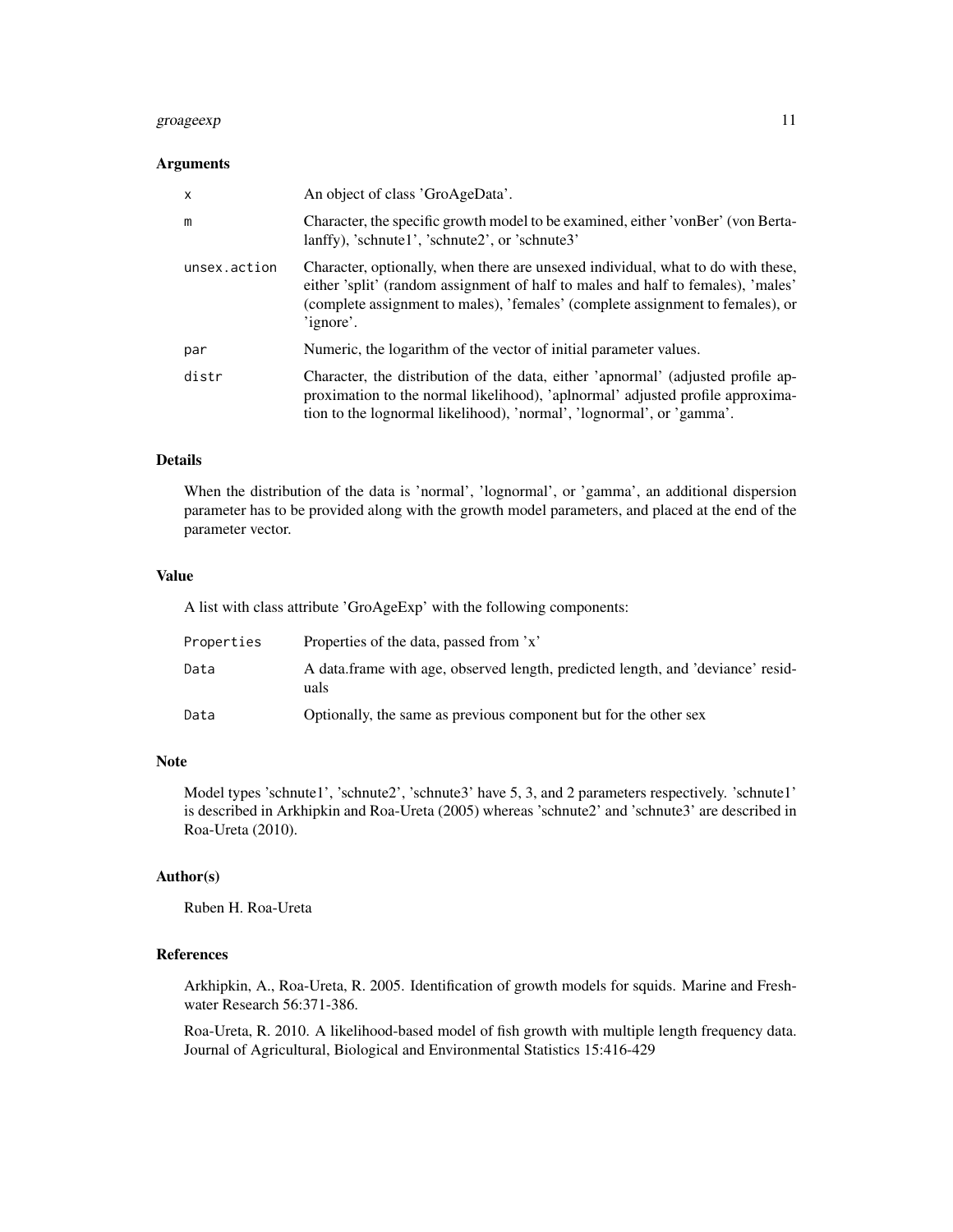<span id="page-11-0"></span>12 GroAgeFit

#### Examples

```
#Schnute - Normal
data(ksbream)
KSBream.AgeLen <- as.GroAgeData(x=ksbream,
                                sex="Total",
                                maleskey=1,
                                femaleskey=2,
                                coldate=1,
                                colsex=9,
                                colage=11,
                                collen=2,
                                colbw=5,
                                colliver=7,
                                colgonad=8,
                                lentype="Total",
                                unitsage="Years",
                                unitslen="mm",
                                unitsbw="g",
                                unitsliver="g",
                                unitsgonad="g",
                                spec="KSBream")
#par ini
l1.f <- 175
a1.f \le -1mu.f <- 250
g1.f <- 0.15
g2.f \le -0.111.m <- 175
a1.m < -1mu.m < -210g1.m <- 0.25
g2.m \le -0.1psi.f <- 0.5
psi.m <- 0.45
par.ini \leq log(c(l1.f,a1.f,mu.f,g1.f,g2.f,l1.m,a1.m,mu.m,g1.m,g2.m,psi.f,psi.m))
KSBream.AgeLen.exp <- groageexp(x=KSBream.AgeLen,
                                unsex.action="split",
                                m="schnute1",
                                par=par.ini,
                                distr="normal")
plot(KSBream.AgeLen.exp)
```
GroAgeFit *Fit Growth Model with Age and Length Data by Maximum Likelihood*

#### Description

A wrapper and post-processing tool that calls optimx() (from package optimx) with any of four possible versions of the growth models and any of 5 possible versions of likelihood models (as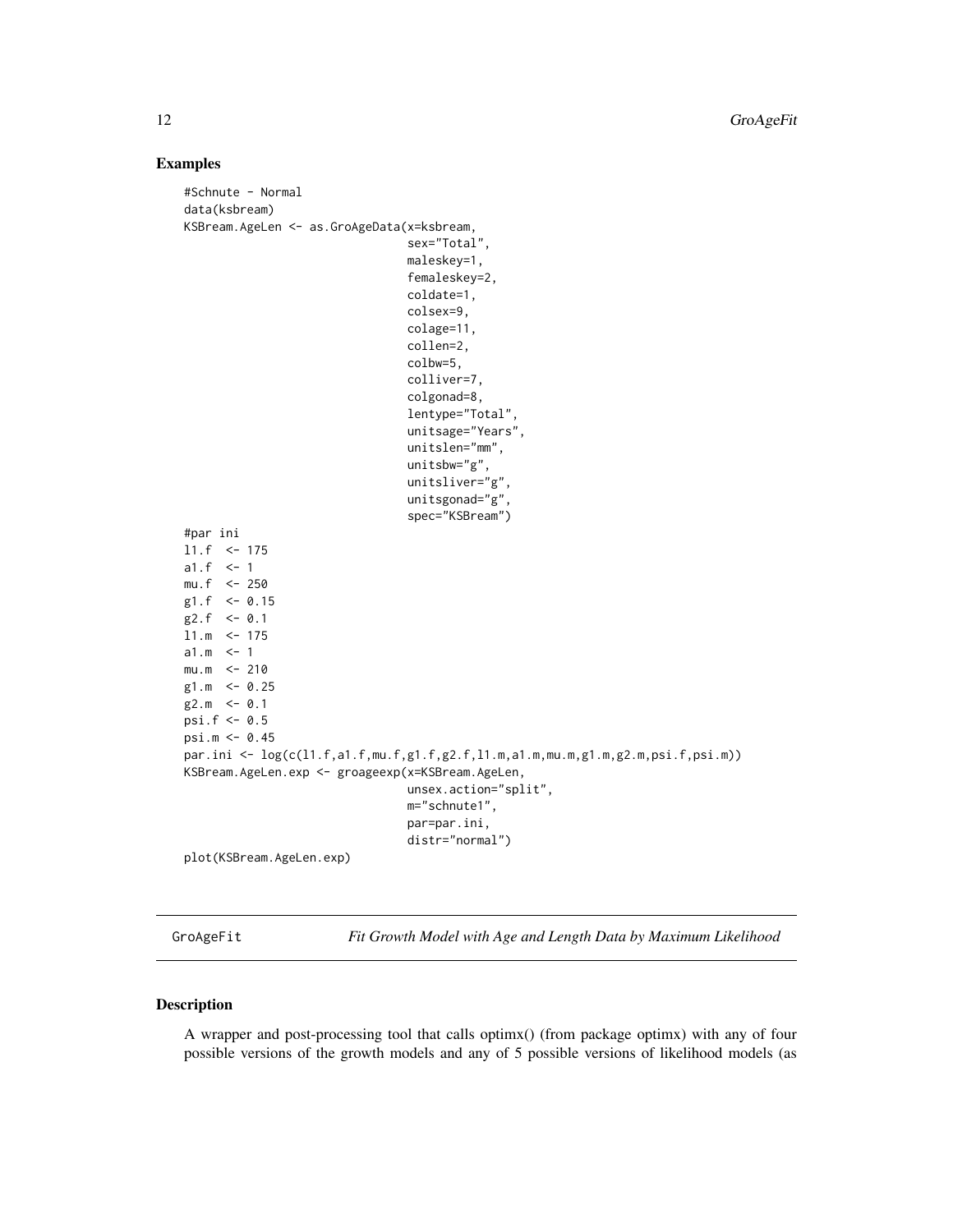# GroAgeFit 13

internal functions), in addition to possible multiple numerical methods for optimization and then it post-processes optimx() results and join all results in a list of lists.

#### Usage

GroAgeFit(x, m, unsex.action = NULL, par, distr, method, control = list(), hessian = TRUE, itnmax)

#### **Arguments**

| X            | An object of class GroAgeData. See as.GroAgeData.                                                                                                                                                                                                                   |
|--------------|---------------------------------------------------------------------------------------------------------------------------------------------------------------------------------------------------------------------------------------------------------------------|
| m            | Character, the specific growth model to be examined, either 'vonBer' (von Berta-<br>lanffy), 'schnute1', 'schnute2', or 'schnute3'                                                                                                                                  |
| unsex.action | Character, optionally, when there are unsexed individual, what to do with these,<br>either 'split' (random assignment of half to males and half to females), 'males'<br>(complete assignment to males), 'females' (complete assignment to females), or<br>'ignore'. |
| par          | Numeric, the logarithm of the vector of initial parameter values.                                                                                                                                                                                                   |
| distr        | Character, the distribution of the data, either 'apnormal' (adjusted profile ap-<br>proximation to the normal likelihood), 'aplnormal' adjusted profile approxima-<br>tion to the lognormal likelihood), 'normal', 'lognormal', or 'gamma'.                         |
| method       | Character. Any method accepted by optimx() can be used, but some may return<br>warnings or errors.                                                                                                                                                                  |
| control      | A list of control arguments to be passed to optimx().                                                                                                                                                                                                               |
| hessian      | Logical. Defaults to TRUE. If set to FALSE all numerical methods tried will<br>fail.                                                                                                                                                                                |
| itnmax       | Numeric. Maximum number of iterations, to pass to optimx().                                                                                                                                                                                                         |
|              |                                                                                                                                                                                                                                                                     |

# Details

When 'x' has been set with 'sex' equal to "Both" or "Total" then GroAgeFit will automatically fit separate models for females, males, and for both sexes pooled.

Care should be taken in selecting good initial values to pass in the par argument. To accomplish this LifeHist includes the GroAgeExp class, and the groageexp() and the plot.GroAgeExp() functions to graphically fine tune the initial values for model parameters.

Initial parameter values must be passed log-transformed by the user. GroAgeFit() will backtransform the maximum likelihood estimates and its numerical Hessian matrix without user intervention using the delta method.

The difference between "normal" and "apnormal", "lognormal" and "aplnormal" is that in the former the dispersion parameters is included in the likelihood function and it is a free parameter to be estimated along with the parameters of the generalized depletion model (and therefore an initial value for the dispersion has to be provided) whereas in the latter the dispersion is eliminated by using the adjusted profile likelihood approximation.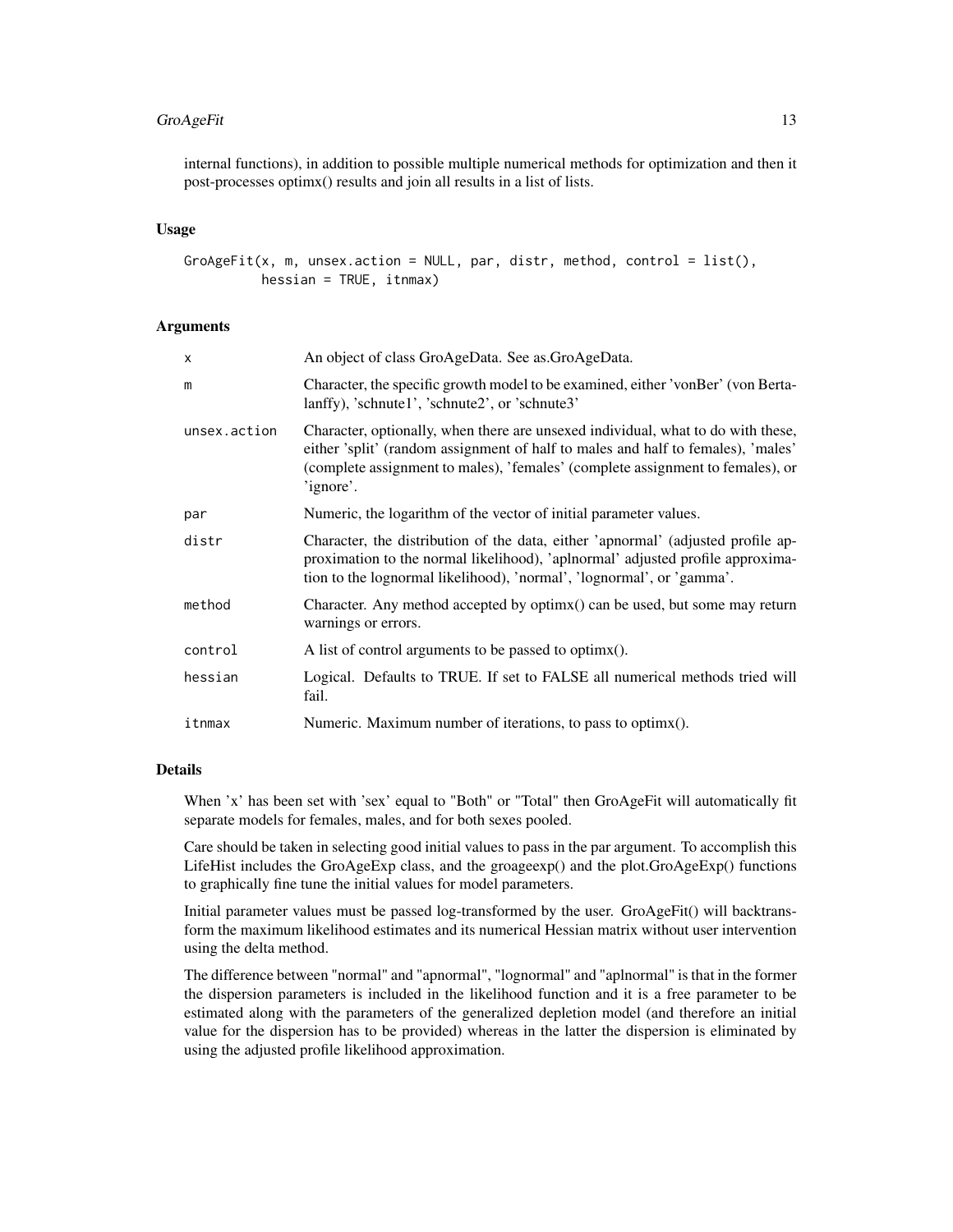#### Value

A list of length four with a class attribute 'groage'.

| Data | The original data and its properties |  |
|------|--------------------------------------|--|
|      |                                      |  |

Initial Initial parameter values in their original scale

Methods The numerical methods passed to optimx()

Model A list of length equal to one when 'sex' is 'Females', 'Males', or 'Pooled' or of length equal to three when 'sex' is 'Both' or 'Total'. Each component is a list of length equal to the number of numerical methods. The list for each numerical method is in turn a list with the type of growth model, the chosen distribution for the data, the integer code describing the success or not of covergence returned by the method, the Karush Kuhn Tucker conditions, hopefully TRUE and TRUE, the value of the Akaike Information Criterion, not comparable between different distributions, the back-transformed (from log) maximum likelihood estimates, the numerical gradients at each maximum likelihood estimate, the standard errors of backtransformed (from log) maximum likelihood estimates, and the correlation matrix of the back-transformed (from log) maximum likelihood estimates.

#### Note

Some effort has been made to avoid being kicked out of numerical optimization by just one numerical method that fails, so that optimization continues with other methods, but there may remain some cases when the whole optimization process is aborted by failure in just one method. Try taking out some suspicious methods and optimize again.

#### Author(s)

Ruben H. Roa-Ureta

# Examples

```
data(ksbream)
KSBream.AgeLen <- as.GroAgeData(x=ksbream,
                                 sex="Total",
                                 maleskey=1,
                                 femaleskey=2,
                                 coldate=1,
                                 colsex=9,
                                 colage=11,
                                 collen=2,
                                 colbw=5,
                                 colliver=7,
                                 colgonad=8,
                                 lentype="Total",
                                 unitsage="Years",
                                 unitslen="mm",
                                 unitsbw="g",
                                 unitsliver="g",
```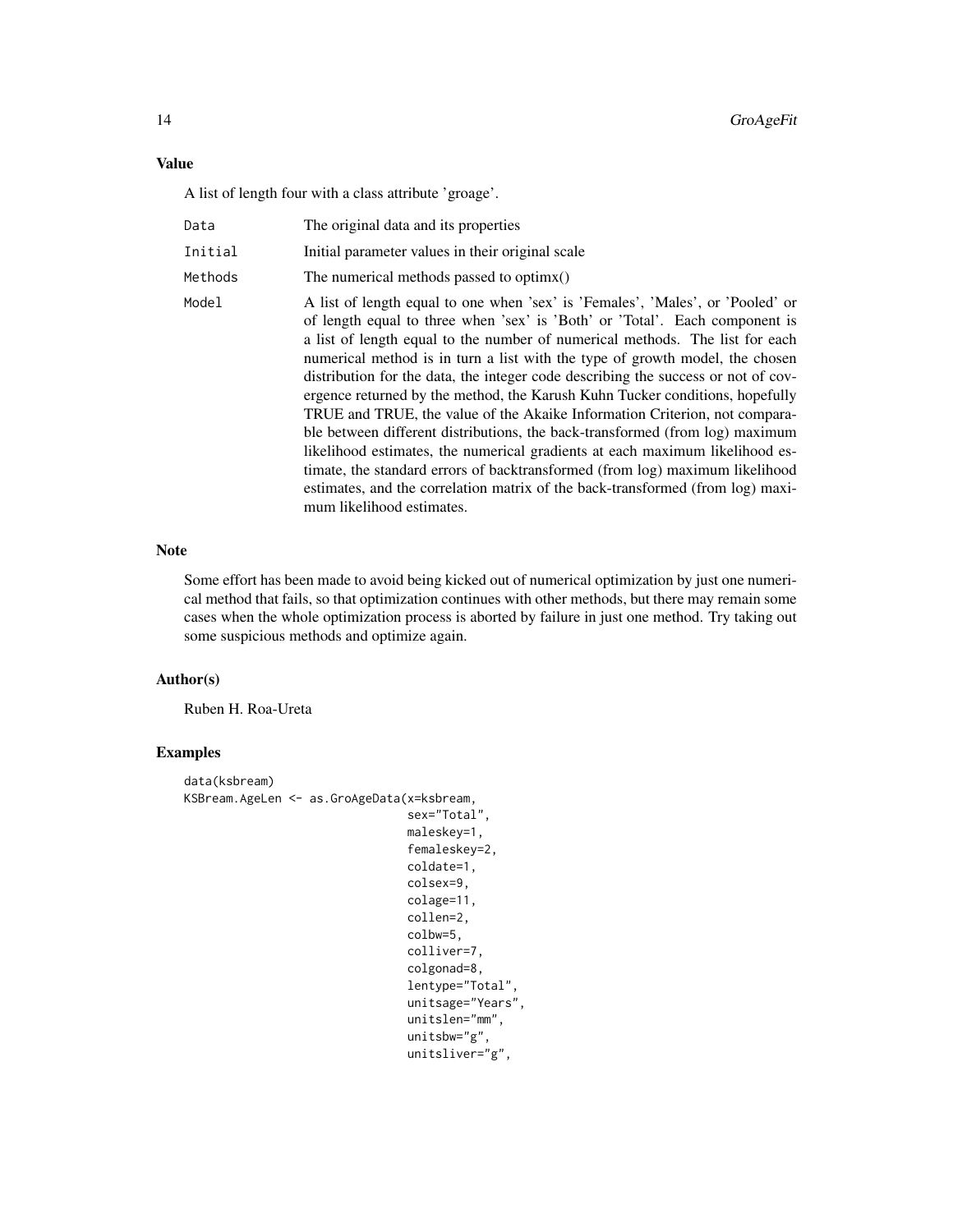<span id="page-14-0"></span>unitsgonad="g", spec="KSBream") l1.f <- 175 a1. $f \le -1$  $mu.f < -250$ g1.f  $<-0.15$  $g2.f \le -0.1$  $11.m < -175$  $a1.m < -1$  $mu.m < -210$ g1.m  $<-0.25$  $g2.m < -0.1$ psi.f <- 0.5 psi.m <- 0.45 par.ini <- log(c(l1.f,a1.f,mu.f,g1.f,g2.f,l1.m,a1.m,mu.m,g1.m,g2.m,psi.f,psi.m)) KSBream.AgeLen.fit.n <- GroAgeFit(x=KSBream.AgeLen, m="schnute1", unsex.action="split", par=par.ini, distr="normal", method=c("CG","spg", "Nelder-Mead"), itnmax=100) KSBream.AgeLen.pred.n.spg <- groagemod(x=KSBream.AgeLen.fit.n,method="spg") plot(KSBream.AgeLen.pred.n.spg)

GroAgeMod *Class Attribute of LifeHist Fitted Model Object*

# Description

To be used by plot.GroAgeMod() to examine results of fitting a growth model.

#### Usage

GroAgeMod(x, ...)

#### Arguments

|          | A list object coming from GroAgeFit(). |
|----------|----------------------------------------|
| $\cdots$ | Not used.                              |

# Value

A class attribute

#### Author(s)

Ruben H. Roa-Ureta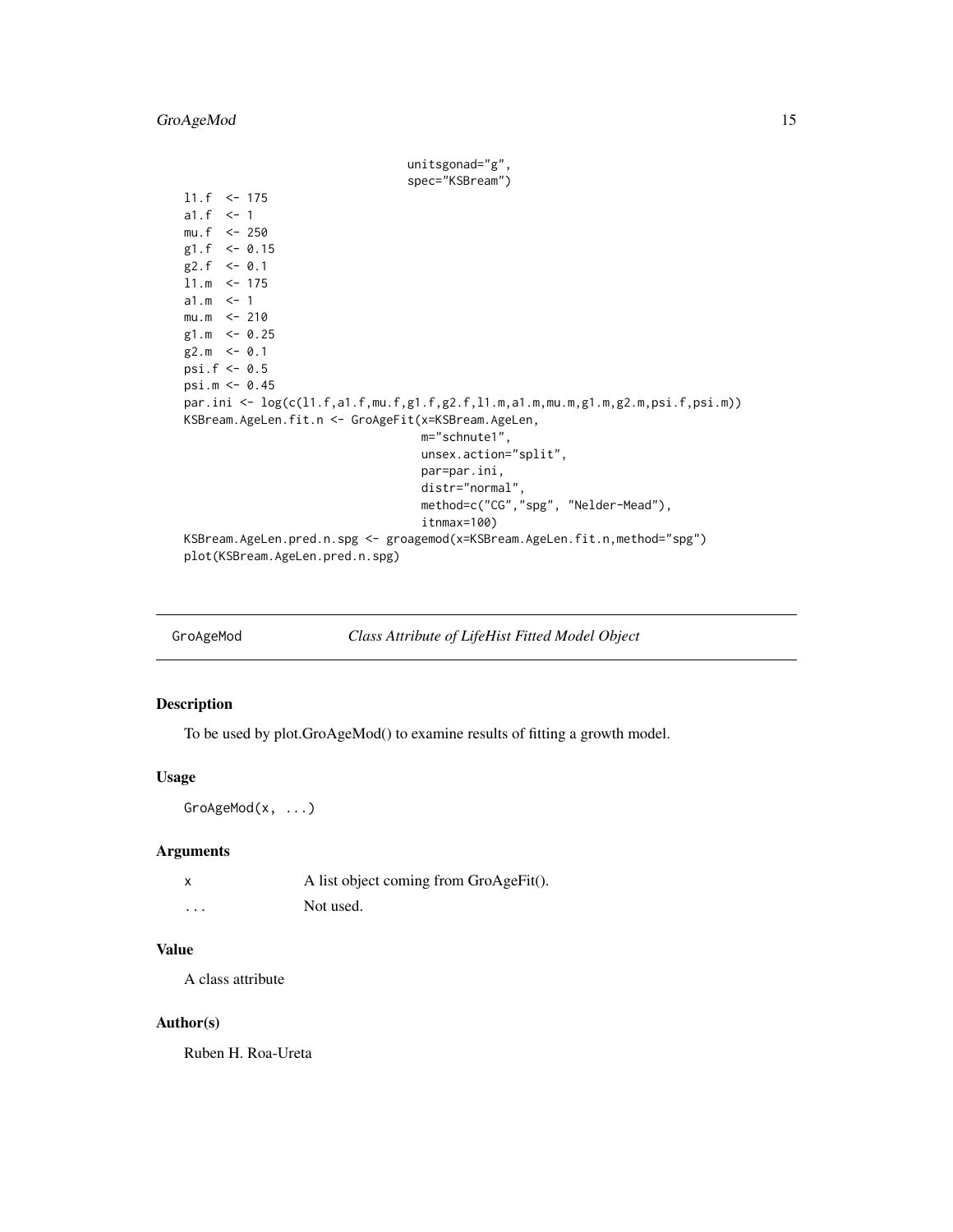# Examples

#See examples for plot.AgeGroMod()

groagemod *Predictions from an Object of Class GroAgeMod*

# Description

For a data object of class 'GroAgeMod' examine the results of model fit by making predictions and calculating residuals.

#### Usage

groagemod(x, method)

# Arguments

|        | An object of class 'GroAgeMod'.                                               |
|--------|-------------------------------------------------------------------------------|
| method | Character, one of the numerical methods used to fit the model with GroAgeFit. |

# Details

If the sex is 'Both' or 'Total' predictions will be calculated for females, males and both sexes pooled, and if the numerical has failed to fit any of these three arrangements of the data then predictions will be calculated only for the successful fits.

#### Value

| The properties of the data, information carried over from the creation of the data<br>object with as GroAgeData.                                                    |
|---------------------------------------------------------------------------------------------------------------------------------------------------------------------|
| The type of growth model, the distribution for the data, and the numerical<br>method.                                                                               |
| A list of length one, two of three, with each component a data. frame with the<br>age and length data, predicted lenght by the model, and the 'deviance' residuals. |
|                                                                                                                                                                     |

# Author(s)

Ruben H. Roa-Ureta

# Examples

#See examples in help pages of function GroAgeFit()

<span id="page-15-0"></span>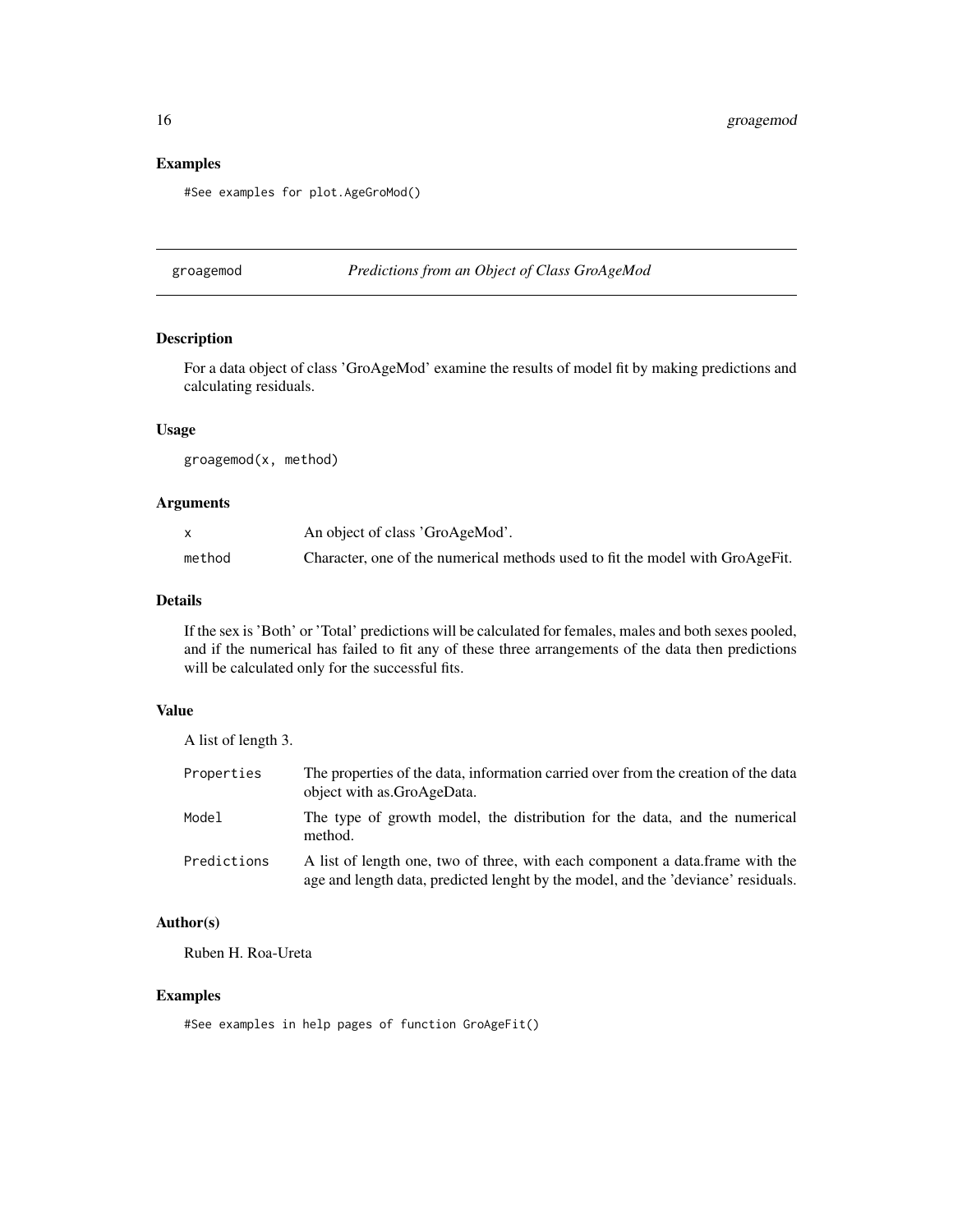<span id="page-16-0"></span>

King soldier bream individual-based data from the Arabian Gulf sampled from the catch of two artisanal fishing fleets.

#### Usage

data("ksbream")

# Format

A data frame with 797 observations on the following 14 variables.

CollectionDate Date of capture

TL.mm Total length in mm

FL.mm Fork length in mm

SL.mm Standard length in mm

TW.g Body weight in g

Ewt.g Eviscerated body weight in g

Liver.Wt.g Liver weight in g

GW.g Gonad weight in g

Sex 1 for males, 2 for females

Mature 1 for mature, 0 for juvenile

Age.yr Age in years

MaturityStage Macroscopic maturity stages

#### Examples

data(ksbream)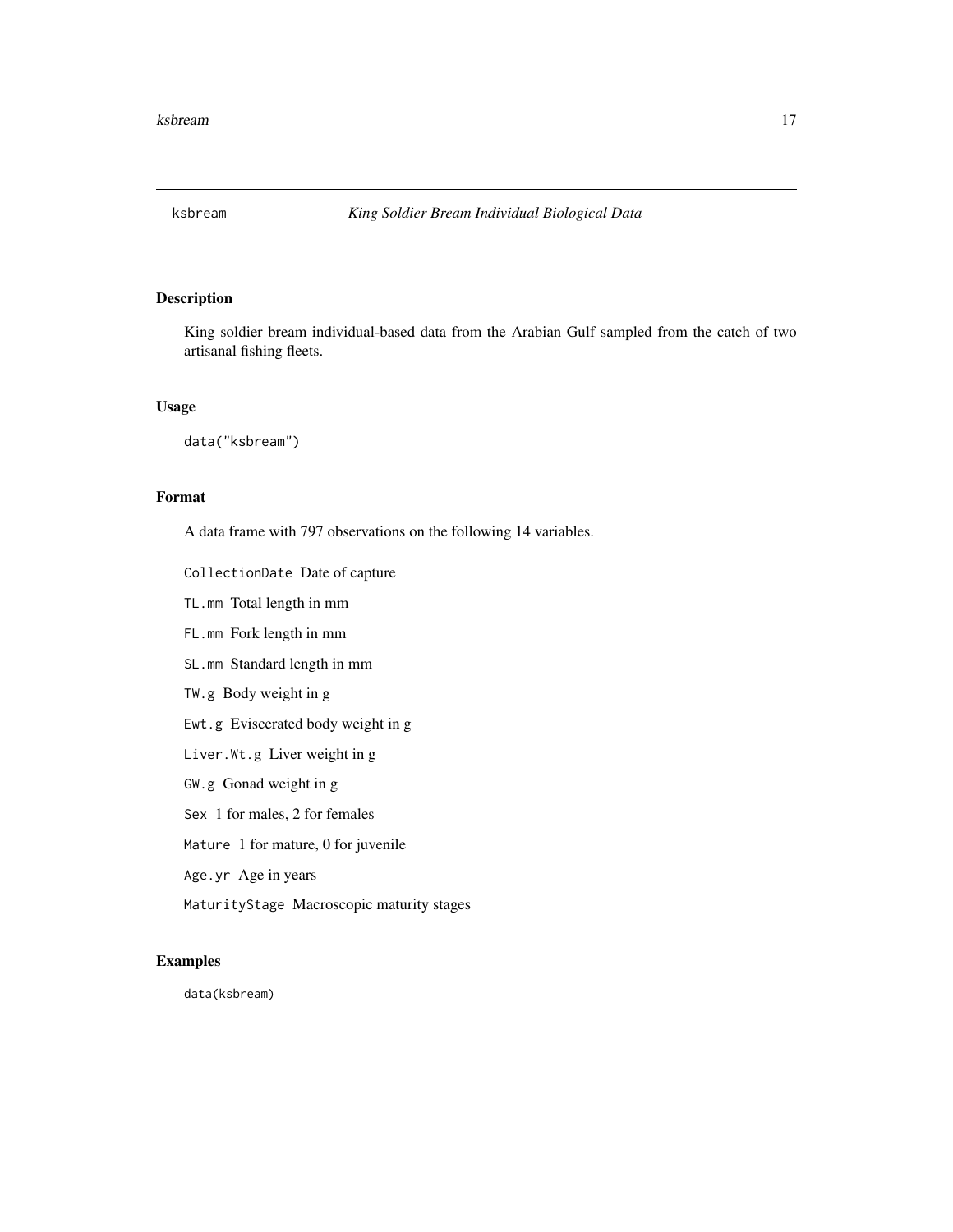From a data.frame of one continuous predictor (length, age, etc), and keys for ordinal precictor sex, month, and maturity stage, this function will builds a list of variable ready to be used in a 2- or 3-parameter logistic model

#### Usage

```
MatCount(matdat, fem.key, mal.key, stage.key, season.key)
```
# Arguments

| A data frame where each row is an individual fish, and the columns are a con-<br>tinuous predictor, and ordinal keys for sex, month, and maturity stage                           |
|-----------------------------------------------------------------------------------------------------------------------------------------------------------------------------------|
| Integer, the ordinal key identifying females                                                                                                                                      |
| Integer, the ordinal key identifying males                                                                                                                                        |
| Integer, the ordinal key identifying the last maturity stage of juveniles. This<br>key will split the individual into immature (all having stage $\leq$ stage.key) and<br>mature. |
| Integer vector with two components, the first and last month of the reproductive<br>season                                                                                        |
|                                                                                                                                                                                   |

# Details

The year is divided into two seasons, the reproductive season and the non-reproductive season

# Value

| mal.nrep | A data.frame with the continuous predictor duplicated and sorted, a binary for<br>mature individuals, a binary for juveniles, and the count of males in the non<br>reproductive season   |
|----------|------------------------------------------------------------------------------------------------------------------------------------------------------------------------------------------|
| mal.rep  | A data frame with the continuous predictor duplicated and sorted, a binary for<br>mature individuals, a binary for juveniles, and the count of males in the repro-<br>ductive season     |
| fem.nrep | A data.frame with the continuous predictor duplicated and sorted, a binary for<br>mature individuals, a binary for juveniles, and the count of females in the non<br>reproductive season |
| fem.rep  | A data frame with the continuous predictor duplicated and sorted, a binary for<br>mature individuals, a binary for juveniles, and the count of females in the repro-<br>ductive season   |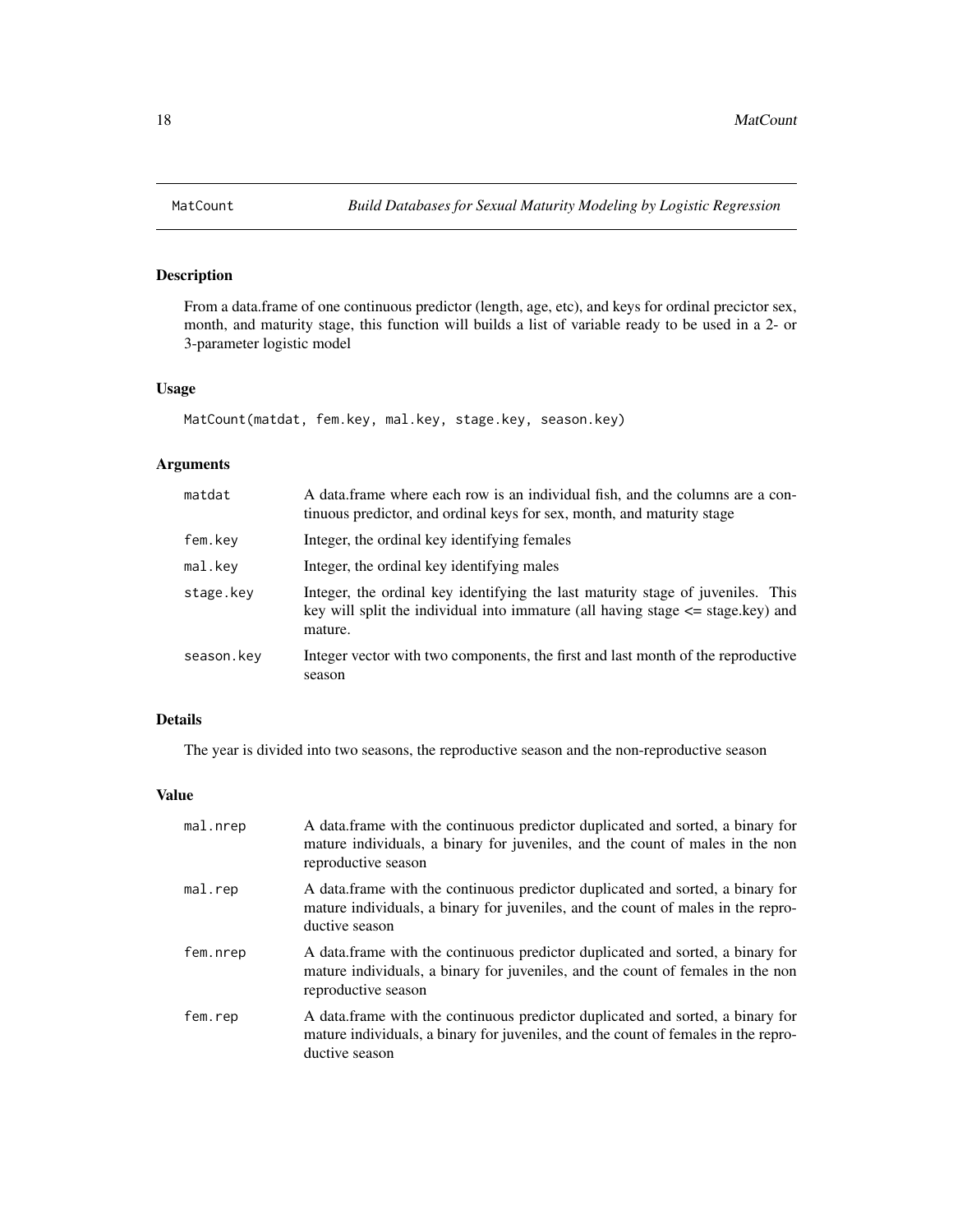#### <span id="page-18-0"></span>MatData 2012 and 2012 and 2012 and 2012 and 2012 and 2012 and 2012 and 2012 and 2012 and 2012 and 2013 and 201

#### Author(s)

Ruben H. Roa-Ureta

#### References

R. Roa, B. Ernst, F. Tapia. 1999. Estimation of size at sexual maturity: evaluation of analytical and resampling procedures. Fishery Bulletin (US) 97:570-580.

#### Examples

```
data(BlackAngler.lenmatdat)
MatCount(matdat=BlackAngler.lenmatdat, fem.key=2, mal.key=1, stage.key=2,
         season.key=c(5,7))
```
MatData *Class Attribute of LifeHist Data Object*

#### Description

To be used by plot.MatData() to examine data versus model predictions.

# Usage

MatData(x)

# Arguments

x An object of class MatData, generated by function MatCount().

# Details

This generic function will be used to give a class to the four components of the list output by function MatCount().

# Value

A class attribute.

#### Note

Objects of class MatData are plotted for exploration of parameter values (initial or maximum likelihood) in 2- or 3-parameter logistic regression

### Author(s)

Ruben H. Roa-Ureta

#### Examples

#See example in man pages for plot.MatData().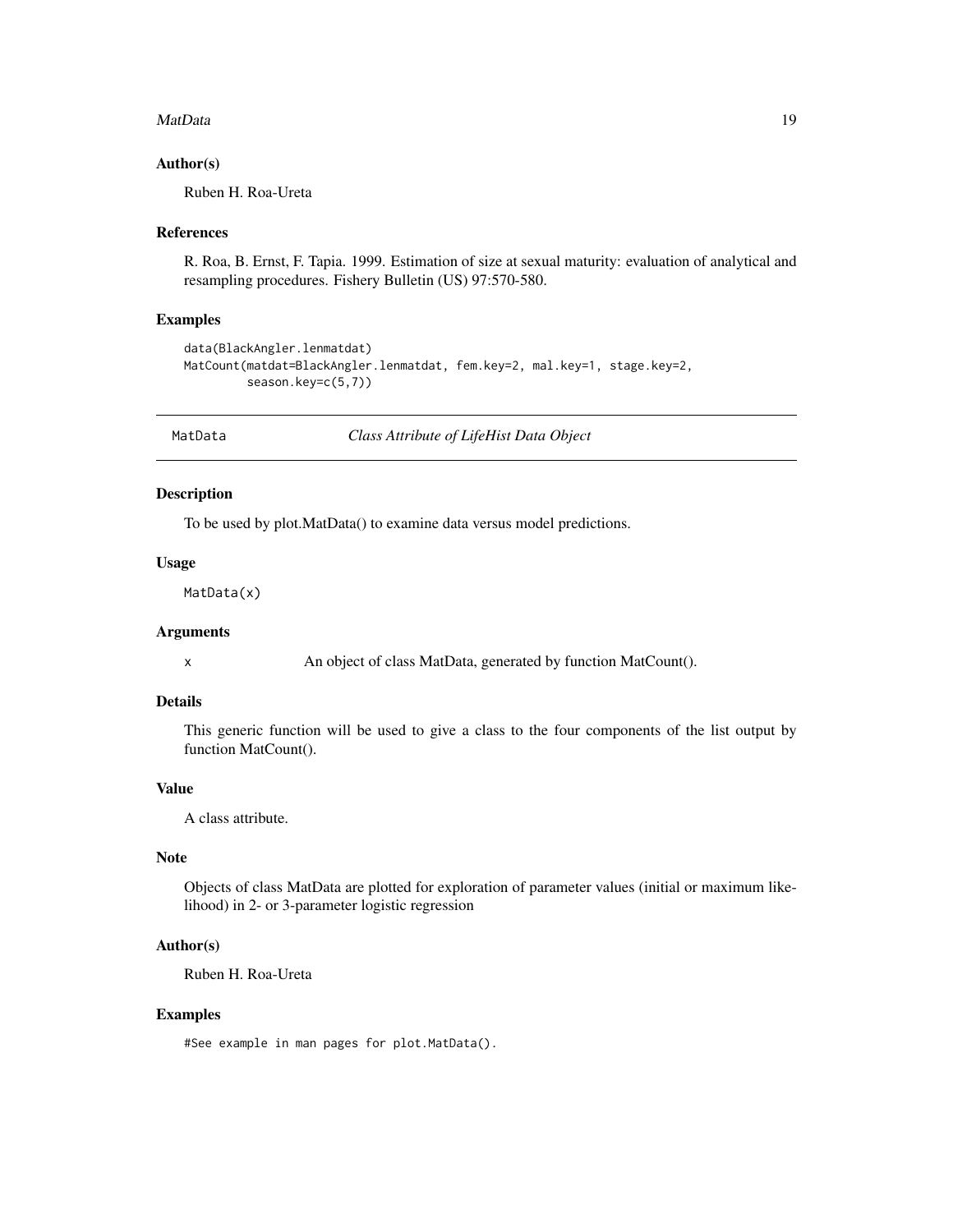<span id="page-19-0"></span>20 and 20 and 20 and 20 and 20 and 20 and 20 and 20 and 20 and 20 and 20 and 20 and 20 and 20 and 20 and 20 and 20 and 20 and 20 and 20 and 20 and 20 and 20 and 20 and 20 and 20 and 20 and 20 and 20 and 20 and 20 and 20 an

MatFit *Wrapper Function to Estimate a 2- or 3-Parameters Logistic Regression of Sexual Maturity*

#### Description

Define the logistic model, pass the initial parameter values, the data, and the numerical optimization method(s) to estimate the model and to organize results in a list.

# Usage

MatFit(p, par, matdat, method, control =  $ls()$ , itnmax)

#### Arguments

| p       | Integer, either 2 or 3, determining if the asymptotic proportion is assumed known<br>at 1 or estimated.                                                   |
|---------|-----------------------------------------------------------------------------------------------------------------------------------------------------------|
| par     | Numeric vector of 2 or 3 components with initial paramater values.                                                                                        |
| matdat  | A data frame where each row is an individual fish, and the columnds are a con-<br>tinuous predictor, and ordinal keys for sex, month, and maturity stage. |
| method  | Character or character vector, defining the list of numerical methods to use. See<br>help pages for function optimx().                                    |
| control | List, optimization control parameters to be passed to optimy. See help for func-<br>$tion$ optimx().                                                      |
| itnmax  | Integer, maximum number of iterations, to be passed to optimx().                                                                                          |

# Details

The function controls the estimation process. From a valid value of p, it will define the proper process model, either 2-parameters or 3-parameters logistic regression. The 3-parameter model might be useful outside the reproductive season when not all adult individuals are ready to reproduce, whereas the 2-parameter model assumes that above certain value of the continuous predictor all individuals are reproducing.

The function will re-organize optimx()'s output by adding some items (AIC, standard errors, correlation matrix) and ignoring other items. The output is a list of results in a list of optimization methods.

# Value

| model   | Type of model, matlik.2p or matlik.3p        |
|---------|----------------------------------------------|
| method  | Name of numerical optimization method        |
| converg | Convergence message                          |
| kkt     | The Karush-Kuhn-Tucker optimality conditions |
| AIC     | The Akaike Information Criterion             |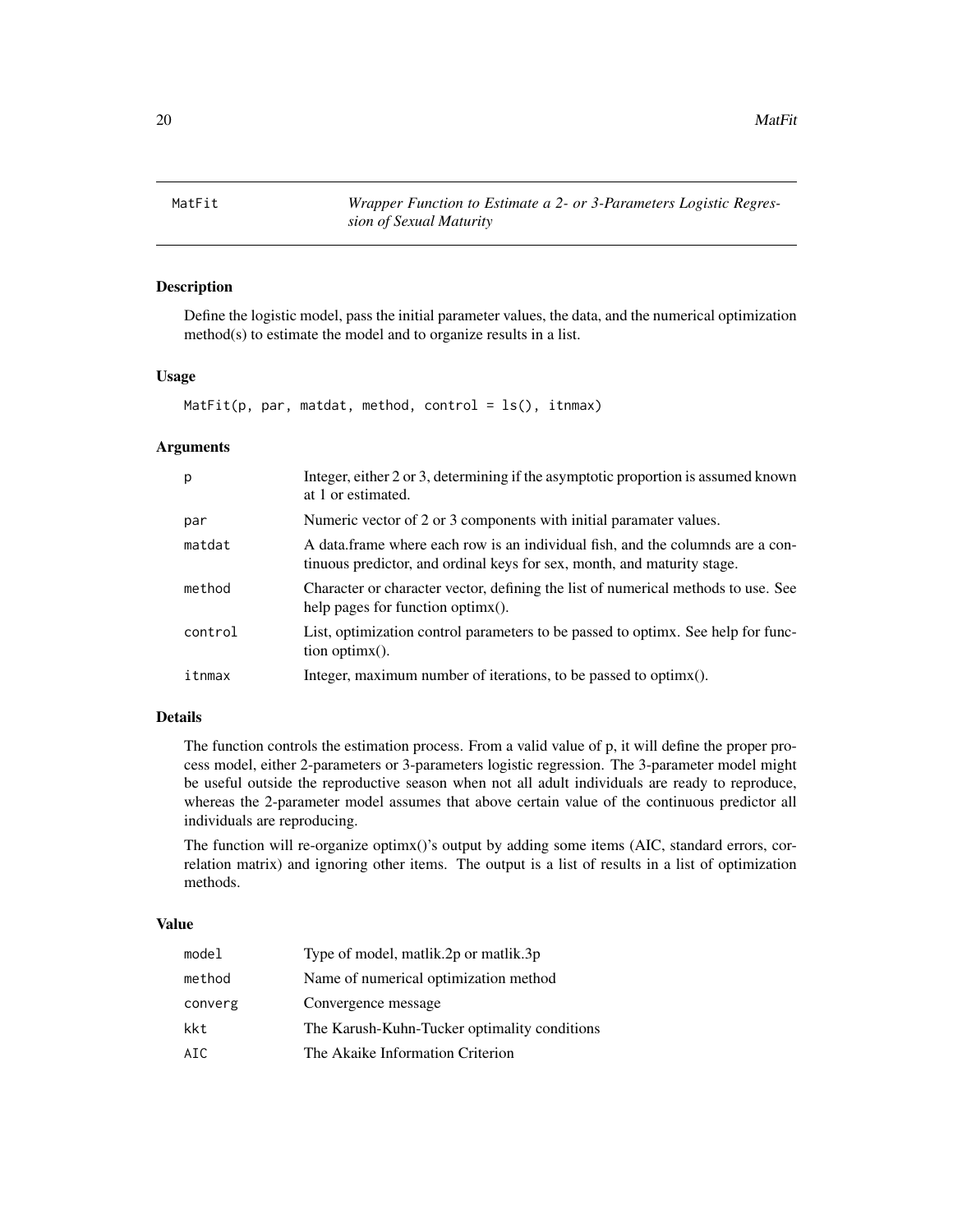#### $\text{MatFit}$  21

| pars      | Maximum likelihood estimates of model parameters                                        |
|-----------|-----------------------------------------------------------------------------------------|
| num.grads | Numerical gradients at the maximum likelihood estimates                                 |
| stdev     | Estimated standard deviations of maximum likelihood estimates of model pa-<br>rameters  |
| Cor       | The estimated correlation matrix of maximum likelihood estimates of model<br>parameters |

#### Author(s)

Ruben H. Roa-Ureta

#### Examples

```
data(BlackAngler.lenmatdat)
BA.matlen <- MatCount(matdat=BlackAngler.lenmatdat,
                          fem.key=2,
                          mal.key=1,
                          stage.key=2,
                          season.key=c(5,7))
plot(BA.matlen[[2]],
    pred.50=35,
    pred.95=55,
    pred.unit="Length (cm)",
     top.text="Males Rep Season",
     lwd=2, xlab="", ylab="")
par(mfrow=c(2,2), mar=c(4,4,1,1), oma=c(4,4,1,1))
plot(BA.matlen[[1]],pred.50=35,pred.95=55,pred.unit="Length (cm)",
     top.text="Males NoRep Season", lwd=2, xlab="", ylab="")
plot(BA.matlen[[2]],pred.50=35,pred.95=55,pred.unit="Length (cm)",
     top.text="Males Rep Season", lwd=2, xlab="", ylab="")
plot(BA.matlen[[3]],pred.50=85,pred.95=110,pred.unit="Length (cm)",
     top.text="Females NoRep Season", lwd=2, xlab="", ylab="")
plot(BA.matlen[[4]],pred.50=55,pred.95=75,pred.unit="Length (cm)",
     top.text="Females Rep Season", lwd=2, xlab="", ylab="")
require(optimx)
BA.matlen.mal <- MatFit(p=2,
                        par=c(35,55),
                        matdat=BA.matlen[[2]],
                        method=c("spg", "CG", "Nelder-Mead"),
                        itnmax=100)
#
plot(BA.matlen[[2]],
     pred.50=BA.matlen.mal[[1]]$par.mle[1],
     pred.95=BA.matlen.mal[[1]]$par.mle[2],
     pred.unit="Length (cm)",
     top.text="Males Reproductive Season",
     1wd=2,
     xlab="Length (cm)",
    ylab="Proportion Mature")
```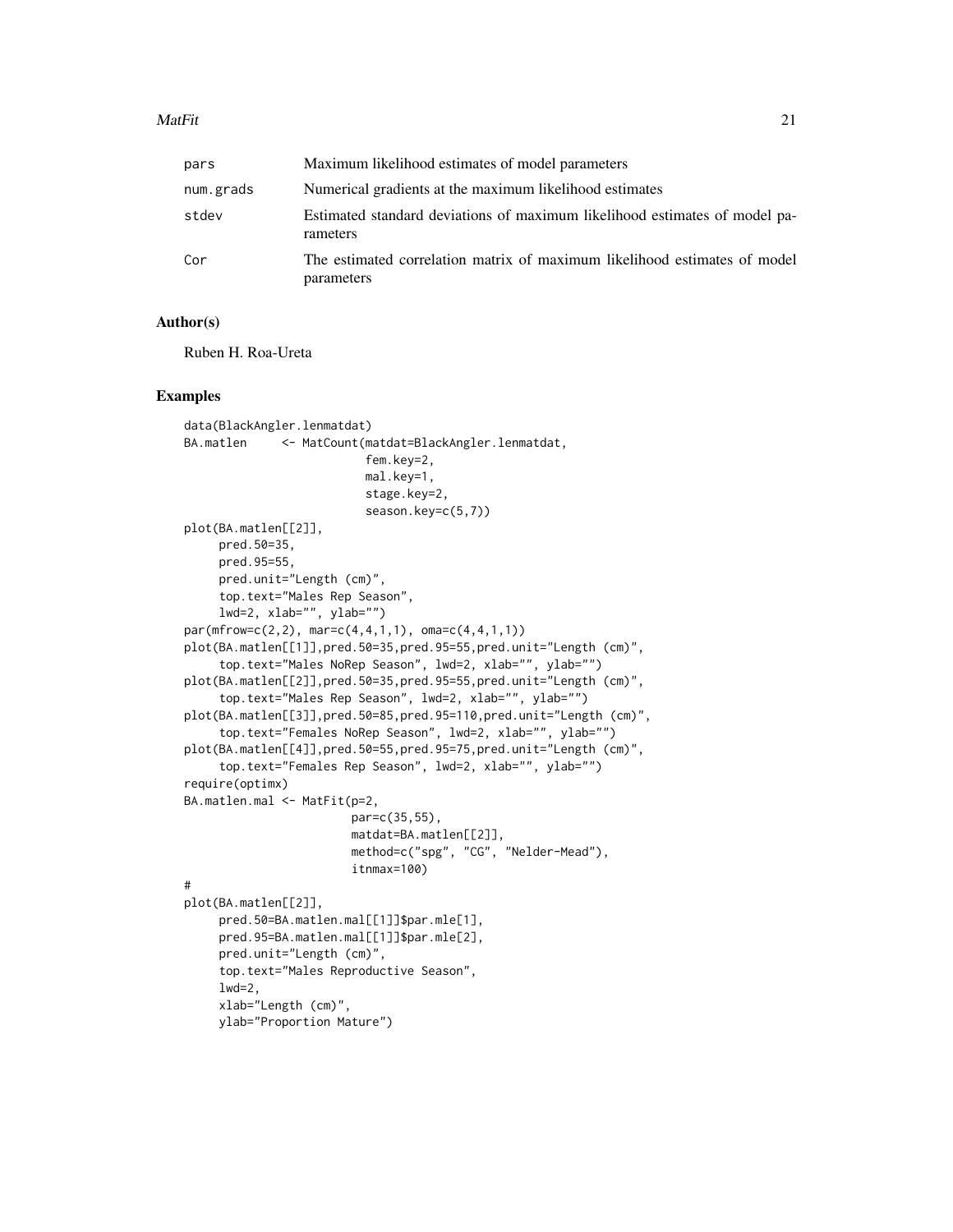<span id="page-21-0"></span>

Allows examining the relation between age and length in order to estimate individual growth models, and optionally other individual processes such as the relation between length and body weight and the timing of organ growth along the annual season.

#### Usage

```
## S3 method for class 'GroAgeData'
plot(x, \ldots)
```
# Arguments

|          | An object of class 'GroAgeData' produced by function as GroAgeData(). |
|----------|-----------------------------------------------------------------------|
| $\cdots$ | Not used.                                                             |

#### Value

A multipanel plot.

#### Author(s)

Ruben H. Roa-Ureta

#### Examples

#See examples in help pages for function as.GroAgeData()

plot.GroAgeExp *Exploratory Modeling of Individual Growth with Age and Length Data*

#### Description

Evaluate and refine the goodness of initial parameter values before fitting growth models to data.

#### Usage

```
## S3 method for class 'GroAgeExp'
plot(x, \ldots)
```
# Arguments

|   | An object of class 'GroAgeExp' created by function groageexp(). |
|---|-----------------------------------------------------------------|
| . | Not used.                                                       |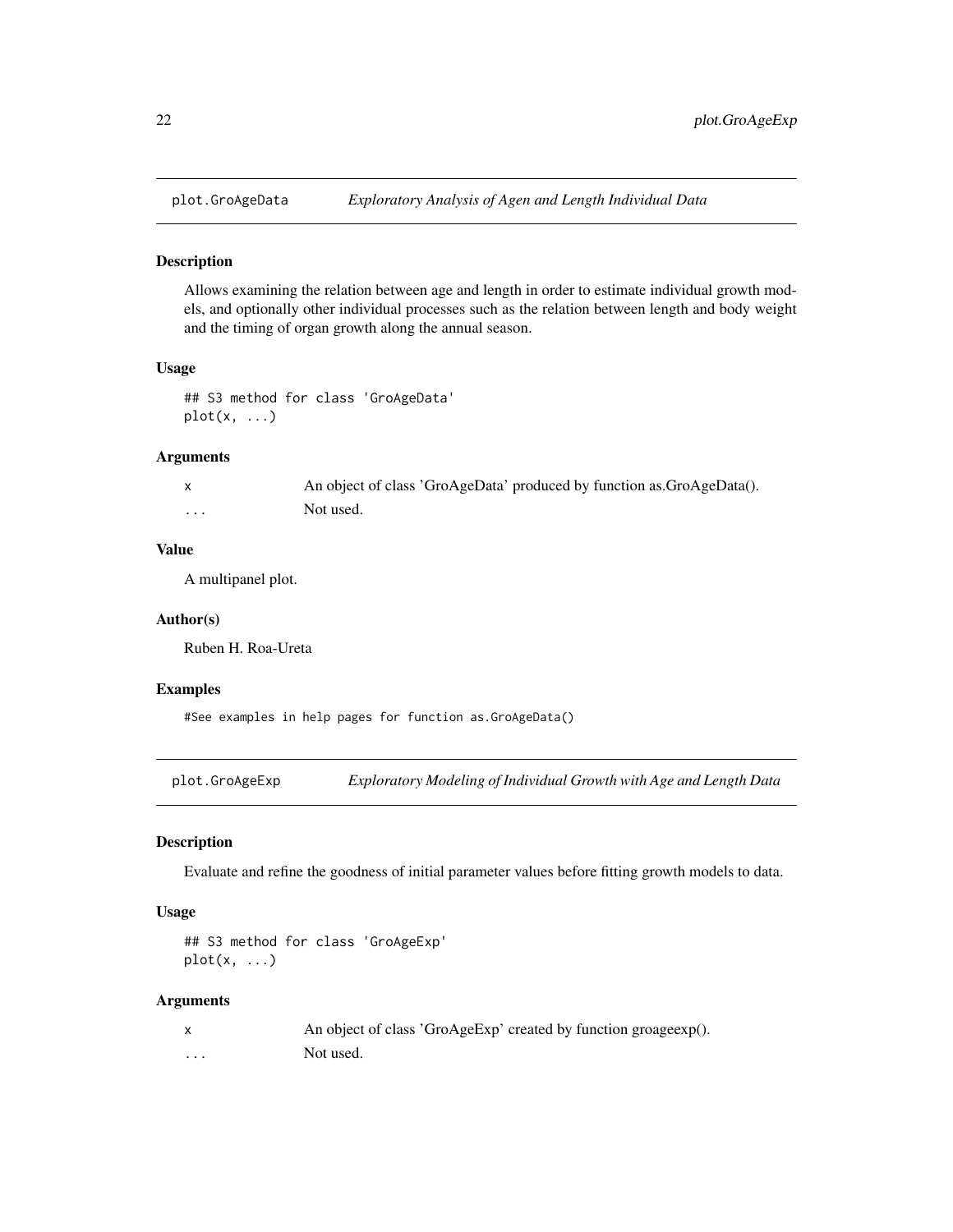# <span id="page-22-0"></span>plot.GroAgeMod 23

# Value

A multipanel plot.

# Author(s)

Ruben H. Roa-Ureta

# Examples

#See examples for function groageexp()

plot.GroAgeMod *Examination of Results from Fitting Growth Models*

# Description

After model fit and prediction, examine model results on a graphical display.

# Usage

```
## S3 method for class 'GroAgeMod'
plot(x, ...)
```
# Arguments

|   | An object of class 'GroAgeMod' created by function GroAgeFit(). |
|---|-----------------------------------------------------------------|
| . | Not used.                                                       |

# Value

A multipanel plot.

# Author(s)

Ruben H. Roa-Ureta

# Examples

#See examples in help pages of function AgeGroFit()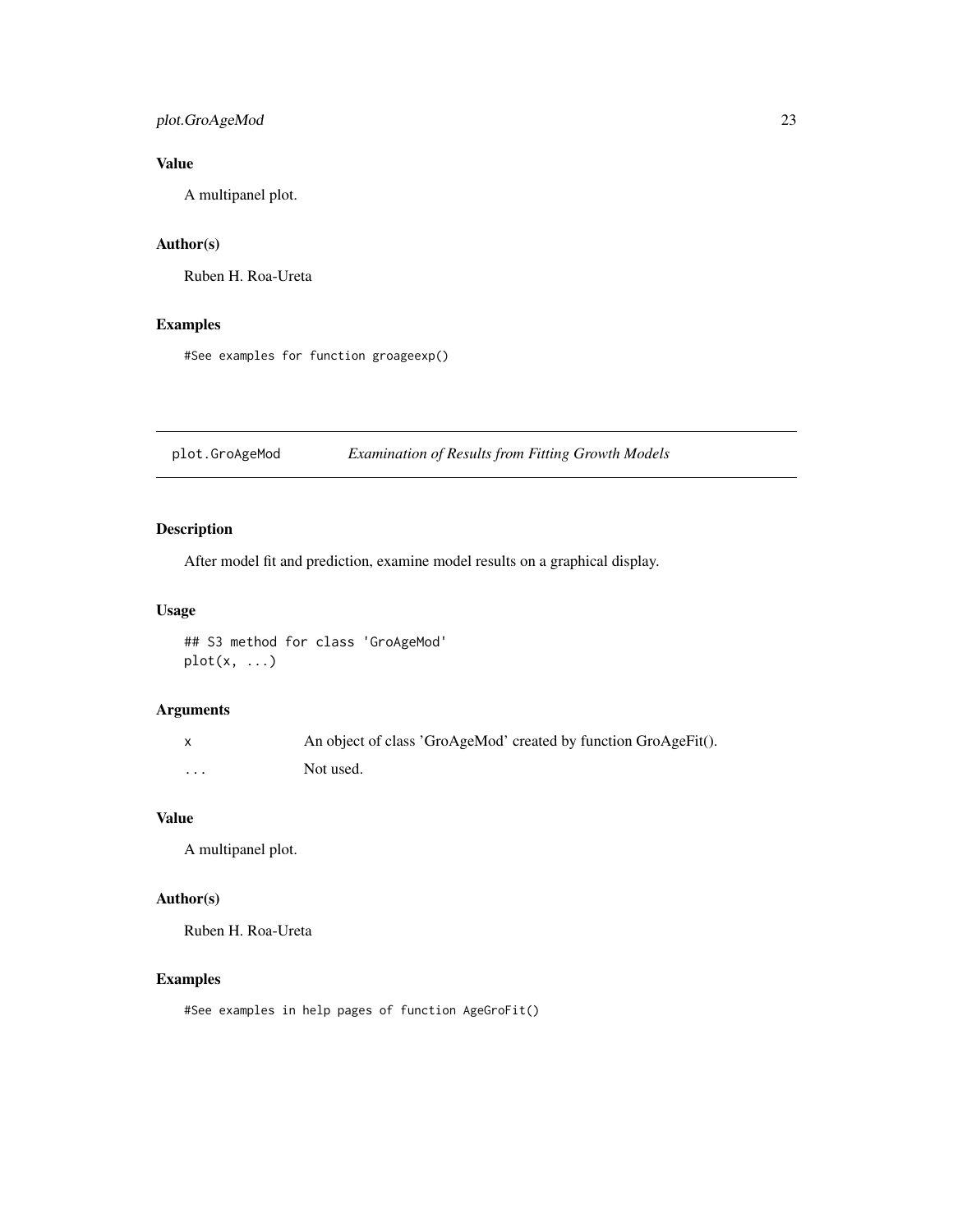<span id="page-23-0"></span>

A one panel plot with data on proportion of sexual maturity and a line built with initial parameter values or with maximum likelihood estimates

#### Usage

```
## S3 method for class 'MatData'
plot(x, pred.50, pred.95, top.text, ...)
```
# Arguments

| X        | An object of class MatData.                             |
|----------|---------------------------------------------------------|
| pred.50  | Numeric, the predictor value at 0.5 proportion mature.  |
| pred.95  | Numeric, the predictor value at 0.95 proportion mature. |
| top.text | Character, to be used as main for plot.                 |
|          | Pass additional parameters to plot().                   |

# Value

A plot of data and model

# Author(s)

Ruben H. Roa-Ureta

# Examples

```
data(BlackAngler.lenmatdat)
BA.matlen <- MatCount(matdat=BlackAngler.lenmatdat,
                         fem.key=2,
                         mal.key=1,
                         stage.key=2,
                         season.key=c(5,7))
plot(BA.matlen[[2]],pred.50=35,pred.95=55,top.text="Males Rep Season")
```